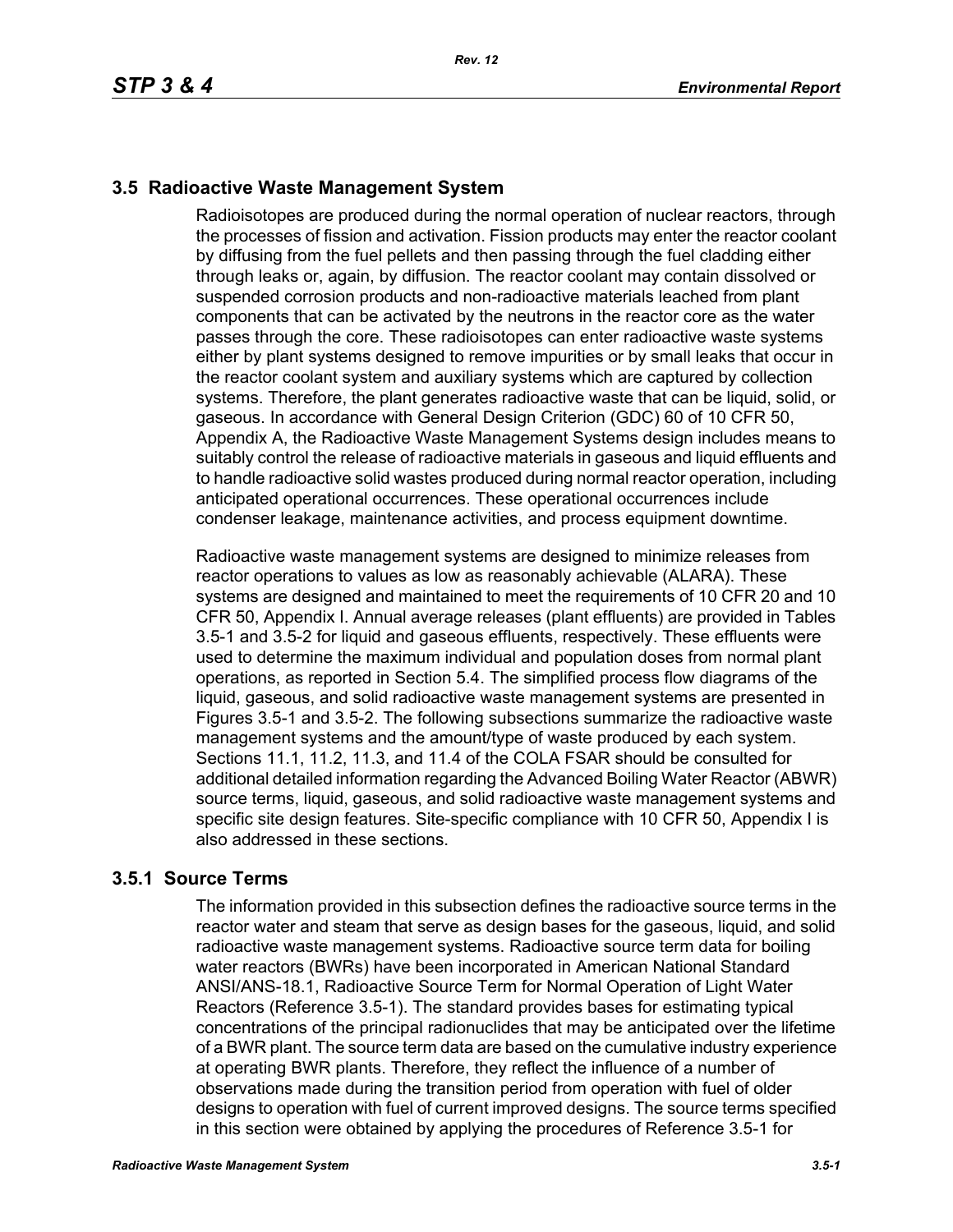*Rev. 12*

estimation of typical source terms and adjusting the results upward as appropriate to ensure conservative bases for design. The methodology for adjustment of the source terms is provided in Section 11.1.3 of the DCD. The plant parameters and nuclide removal rate parameters used to perform the adjustment calculations are contained in DCD Tables 11.1-6 and 11.1-7, respectively. A major parameter in the adjustment of the source term is the reactor thermal power. These are 3400 MWt for the reference BWR and 3926 MWt for the ABWR.

The various radionuclides included in the design basis source term have been categorized as fission products or activation products and tabulated in the subsections that follow. The lists do not necessarily include all radionuclides that may be detectable or theoretically predicted to be present. Those that have been included are considered to be potentially significant with respect to one or more of the following considerations:

- **Plant equipment design**
- **Burnelling design**
- **Understanding system operation and performance**
- **Measurement practicability**
- **Evaluation of radioactivity in effluents to the environment**

# **3.5.1.1 Fission Products**

# **3.5.1.1.1 Noble Gas Fission Products**

Typical concentrations of the 13 principal noble gas fission products as observed in steam flowing from the BWR reactor vessel are provided in the source term standard ANSI/ANS-18.1 (Reference 3.5-1). Concentrations in the reactor water are considered negligible because all of the gases released to the coolant are assumed to be rapidly transported out of the vessel with the steam and removed from the system with the other noncondensables in the main condenser.

The design basis noble gas source term for the ABWR is selected such that the mix is that of Reference 3.5-1 and the total of the release rates of the 13 noble gases from the vessel is 3700 MBq/s (megabecquerels per second) as evaluated after a 30-minute decay. The noble radiogas source term rate after 30-minute decay has been used as a conventional measure of the fuel leakage rate, since it is conveniently measurable and is consistent with the nominal 30-minute offgas holdup system used on a number of early plants. A design basis noble gas release rate of 3700 MBq/s after a 30-minute decay has historically been used for the design of the gaseous waste management systems in BWR plants (Reference 3.5-2) with satisfactory results. It was selected on the basis of operating experience with consideration given to several judgmental factors, including the implications to environmental releases, system contamination, and building air contamination. The design basis value is considered to represent a long-term average value. An instantaneous release rate of several times the annual average permissible release rate limit may be permitted as long as it is consistent with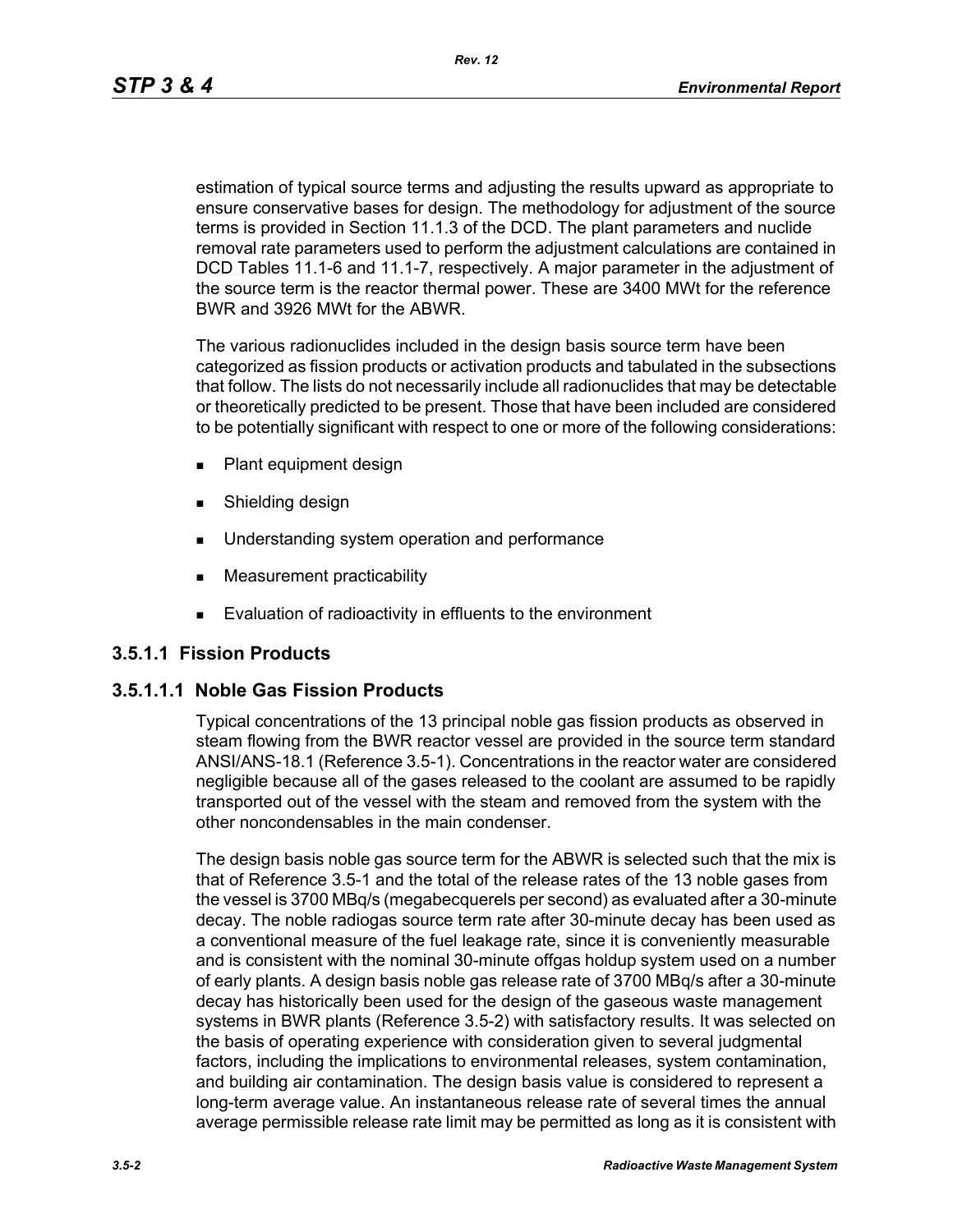the limits established by 10 CFR 20 and the annual average is not exceeded. Normal operational noble gas release rates for the ABWR are expected to be approximately 555 MBq/s as evaluated after a 30-minute decay (Reference 3.5-5, Subsection 11.1.1.2). This may be compared with normal release rates on the order of 1850 MBq/s based on fuel experience through the mid 1970s (Reference 3.5-3). Consequently, with continued application of the design basis of 3700 MBq/s, there is increased margin relative to expected release rates when operating with fuel of modern design. The design basis noble gas source terms are presented in Table 3.5-3.

# **3.5.1.1.2 Radioiodine Fission Products**

For many years, design basis radioiodine source terms for BWRs have been specified to be consistent with an I-131 leak rate of 25.9 MBq/s from the fuel (Reference 3.5-2). Experience indicated that I-131 leakage rates this high would be approached only during operation with substantial fuel cladding defects. It would not be anticipated that full power operation would continue for any significant period of time with fuel cladding defects as severe as might be indicated by I-131 leakage as much as of 25.9 MBq/s. The design basis reactor water radioiodine concentrations for the ABWR are based on the relative mix of radioiodines in reactor water predicted by the data of Reference 3.5- 1 with magnitudes increased such that the I-131 concentration is consistent with a release rate of 25.9 MBq/s from the fuel. This provides a substantial margin relative to the expected I-131 release rate of approximately 3.7 MBq/s.

Reference 3.5-1 specifies expected concentrations of the five principal radioiodines in reactor water for a reference BWR design and provides the bases for adjusting the concentrations for plants with relevant plant parameters that do not match those of the reference plant. The design basis concentrations in reactor water are presented in Table 3.5-4. The ratio of concentration in reactor steam to concentration in reactor water (carryover ratio) is taken to be 0.015 for radioiodines (Reference 3.5-1). Consequently, the design basis concentrations of radioiodines in steam are determined by multiplying the values of Table 3.5-4 by the factor of 0.015.

### **3.5.1.1.3 Other Fission Products**

This category includes all fission products, other than noble gases and iodines, and also includes transuranic nuclides. Some of the fission products are noble gas daughter products that are produced in the steam and condensate system. The only transuranic nuclide that is detectable in significant concentrations is Np-239. Concentrations of those radionuclides that are typically observable in the coolant are provided in Reference 3.5-1 for a reference BWR plant. The reference plant concentrations were adjusted to obtain estimates for the ABWR plant. The design basis reactor water concentrations are presented in Table 3.5-5. The ratio of concentration in steam to concentration in water (carryover) for these nuclides is expected to be less than 0.001 (Reference 3.5-5, Section 11.1.1.3). The design basis concentrations in steam are obtained by multiplying the values in Table 3.5-5 by 0.001.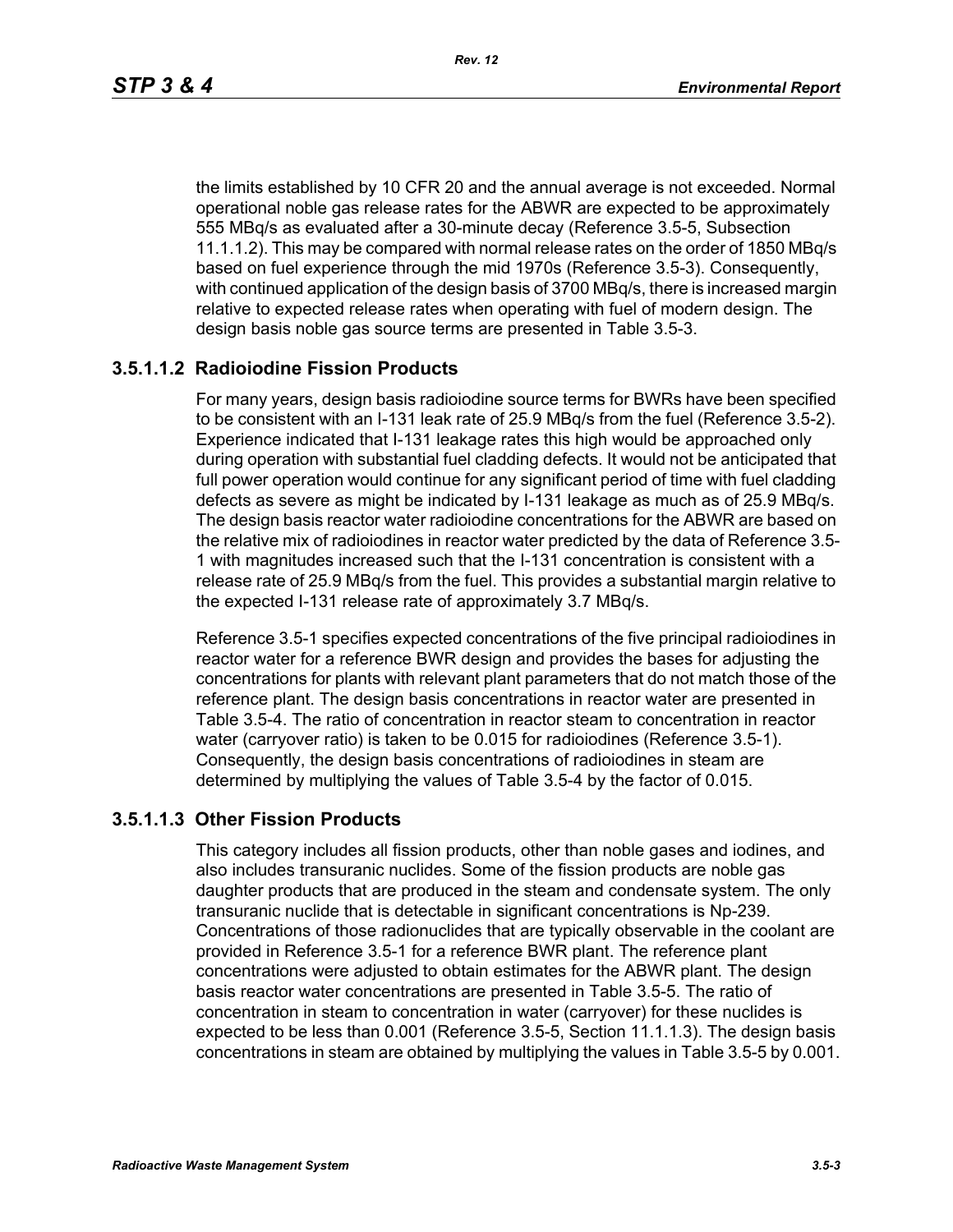# **3.5.1.2 Activation Products**

# **3.5.1.2.1 Coolant Activation Products**

The coolant activation product of primary importance in BWRs is N-16. ANSI-18.1, Radioactive Source Term for Normal Operation of Light Water Reactors (Reference 3.5-1), specifies a concentration of 1.85 MBq/g (megabecquerels per gram) in steam leaving the reactor vessel. This is treated as essentially independent of reactor design because both the production rate of N-16 and the steam flow rate from the vessel are assumed to vary in direct proportion to reactor thermal power. The design basis N-16 concentration in steam for the ABWR is 1.85 MBq/g as shown in Table 3.5-6. This value has, in fact, been used as the design basis concentration for GE BWRs since the early 1970s, and operating experience indicates that it is conservative (Reference 3.5- 5, Section 11.1.2.1). Under hydrogen water chemistry conditions, the N-16 source term is 6 times greater due to the more volatile nature of the reduced chemical form of N-16 compound, and is, therefore, regarded as 11.1 MBq/g. It should be noted that a portion of the source term traditionally identified as "N-16" actually represents C-15, which is present to the extent of no more than approximately 0.555MBq/g.

# **3.5.1.2.2 Non-Coolant Activation Products**

Radionuclides are produced in the coolant by neutron activation of circulating impurities and by corrosion of irradiated system materials. Typical reactor water concentrations for the principal activation products are contained in Reference 3.5-1. The values of Reference 3.5-1 were adjusted to ABWR conditions as described in DCD Section 11.1.2.2 to obtain the conservative design basis reactor water concentrations shown in Table 3.5-7. The steam carryover ratio for these isotopes is estimated to be less than 0.001 (Reference 3.5-5, Section 11.1.3). A factor of 0.001 is applied to the Table 3.5-7 values to obtain the design basis concentrations in steam.

# **3.5.1.2.3 Tritium**

Tritium is produced by activation of naturally occurring deuterium in the primary coolant and, to a lesser extent, as a fission product in the fuel (Reference 3.5-2). The tritium is primarily present as tritiated oxide. Since tritium has a long half-life (12 years) and will not be affected by cleanup processes in the system, the concentration will be controlled by the rate of loss of water from the system by evaporation or leakage. All plant process water and steam will have a common tritium concentration. The concentration reached will depend on the actual water loss rate; however, References 3.5-1 and 3.5-3 specify a typical concentration of 3.7E-04 MBq/g, which is stated in Reference 3.5-3 to be based on BWR experience adjusted to account for liquid recycle. This value is taken to be applicable to the ABWR.

# **3.5.1.2.4 Argon-41**

Argon-41 is produced in the reactor coolant as a consequence of neutron activation of naturally occurring Argon-40 in air which is entrained in the feedwater. The Argon-41 gas is carried out of the vessel with the steam and removed from the system with the noncondensable gases in the main condenser. Observed Argon-41 levels are highly variable due to the variability in air in-leakage rates into the system. Reference 3.5-3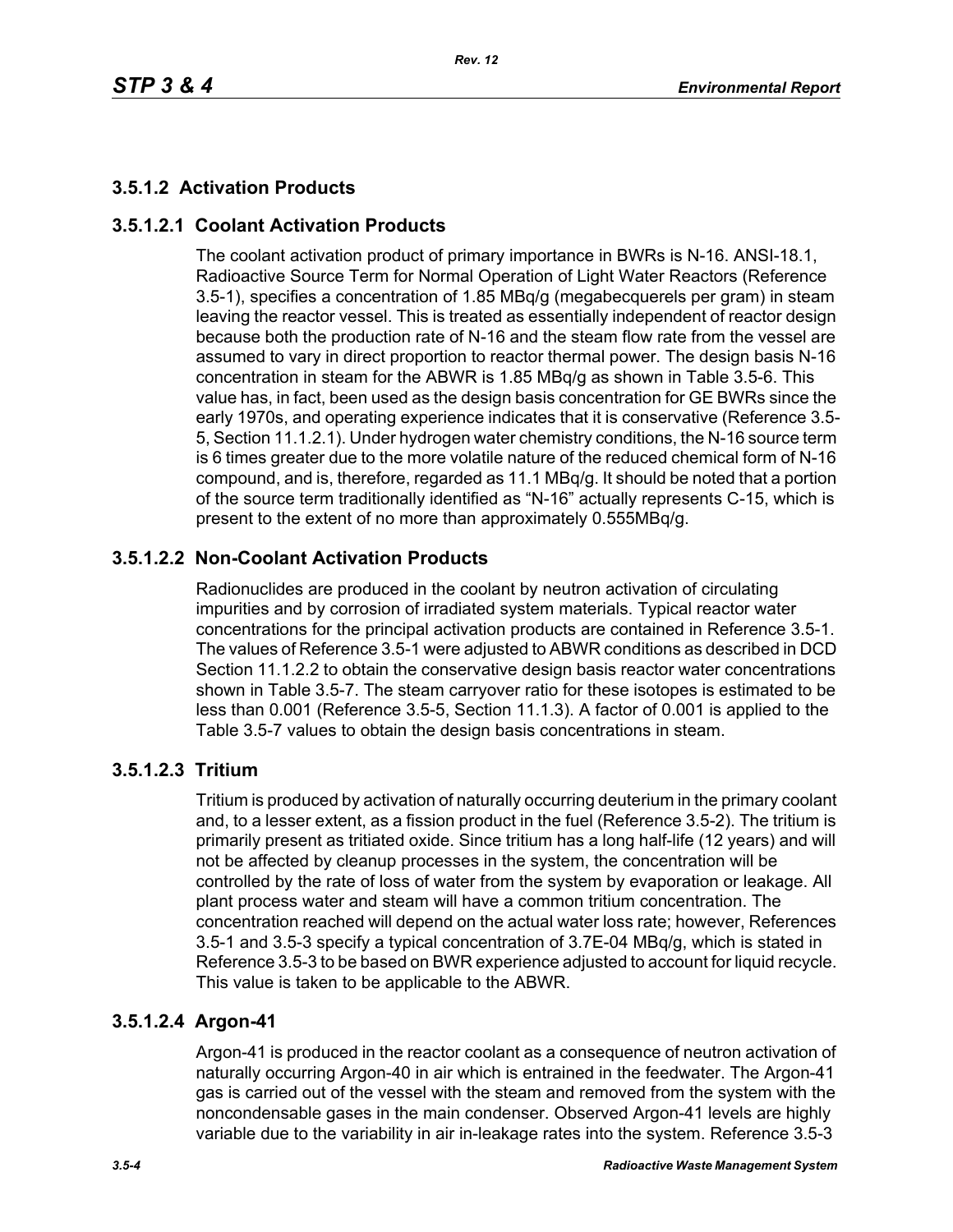specifies an Argon-41 release rate from the vessel of 1.48 MBq/s for a 3400 MWt Reference BWR. Based on adjusting to the ABWR thermal power (3926 MWt), a design basis Argon-41 release rate of 1.70 MBq/s is specified for the ABWR.

# **3.5.1.3 Process Leakage Sources**

Process leakage results in potential release of noble gases and other volatile fission products via ventilation systems. Liquid from process leaks is collected and routed to the liquid-solid radwaste system. With the effective process offgas treatment systems now in use (including the ABWRs for STP), airborne releases have been greatly reduced. Building ventilation releases now account for a higher fraction of the total release than before the deployment of the augmented offgas systems.

Leakage of fluids from the process system results in the release of radionuclides into plant buildings (Reference 3.5-5, Section 11.1.5). In general, the noble gases will remain airborne and will be released to the atmosphere with little delay via the building ventilation exhaust ducts. Other radionuclides will partition between air and water and may plate out (deposit) on metal surfaces, concrete, and paint. Radioiodines are found in ventilation air as methyl iodide and as inorganic iodine (particulate, elemental, and hypoiodous acid forms).

As a consequence of normal steam and water leakage into the drywell, equilibrium drywell concentrations will exist during normal operation (Reference 3.5-5, Section 11.1.5). Purging of this activity from the drywell to the environment will occur via the reactor building ventilation or Standby Gas Treatment System (expected to be an infrequent operation) and will make minor contributions to total plant releases.

Airborne release data from BWR building ventilation systems and the main condenser mechanical vacuum pump have been compiled and evaluated in Reference 3.5-4. Releases due to process leakage are reflected in the airborne release estimates discussed in Subsection 3.5.3.

# **3.5.2 Liquid Waste Management System**

# **3.5.2.1 Design Objective**

The Liquid Waste Management System (LWMS) is designed to segregate, collect, store, and process potentially radioactive liquids generated during various modes of plant operation: startup, normal operation, hot standby, shutdown, and refueling. The system is designed such that it may be operated to maximize the recycling of water within the plant, which would minimize the releases of liquid to the environment. Maximizing recycling serves to minimize the potential for exposure of personnel in unrestricted areas from the liquid release pathway. The Process Diagram for the LWMS is shown on Figure 3.5-1. The basic reference for the LWMS is Reference COLA Section 11.2.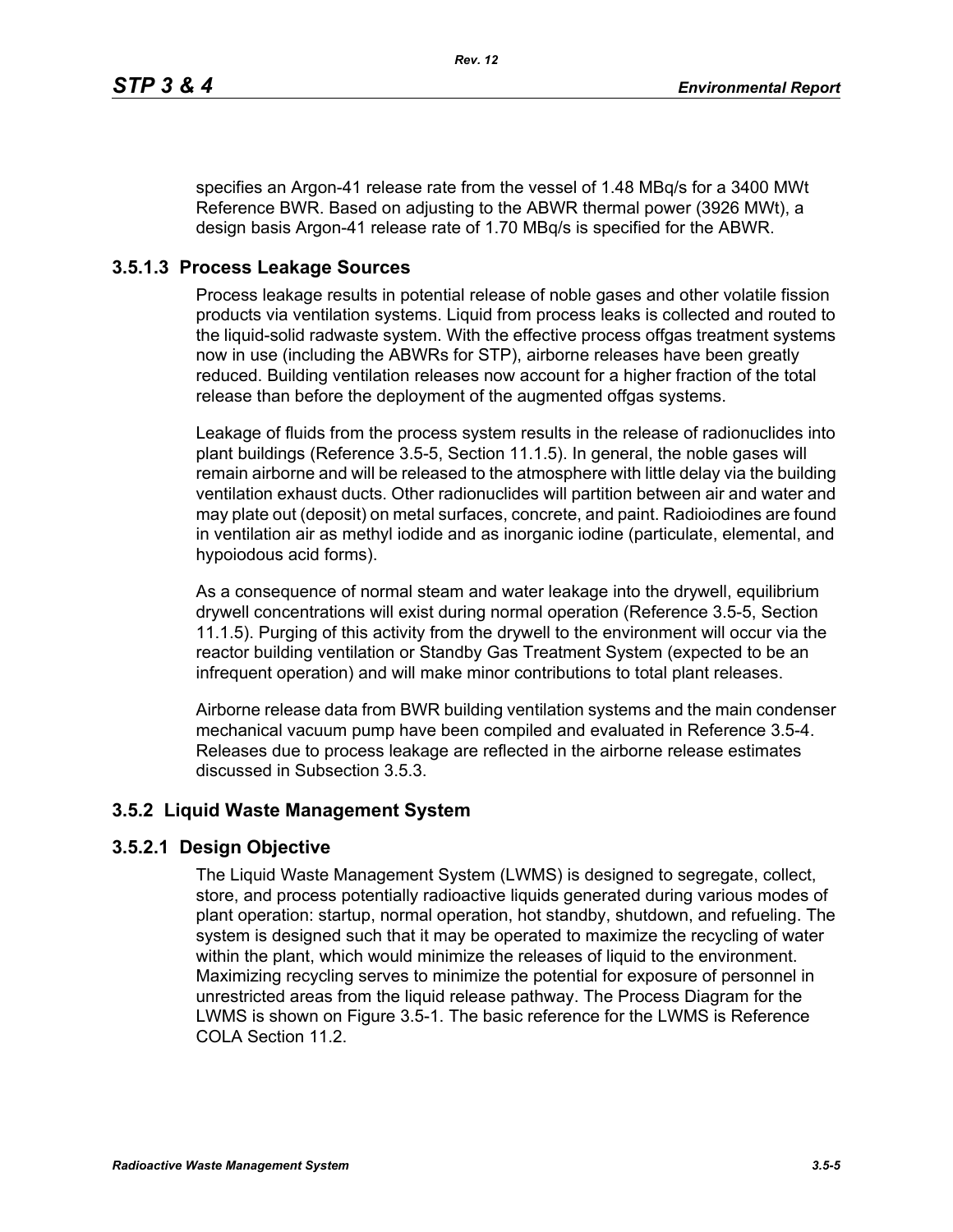# **3.5.2.1.1 Design Criteria**

- The criteria considered in the design of this system include:
- **Minimizing solid waste shipped for burial**
- Reducing personnel exposure
- **Minimizing offsite releases**

Maximizing the quality of water returned to the condensate and feedwater systems. In accordance with GDC 60 of 10 CFR 50, Appendix A, the radioactive waste management systems design includes means to suitably control the release of radioactive materials in gaseous (Figure 3.5-2) and liquid (Figure 3.5-1) effluents and to handle radioactive solid wastes produced during normal reactor operation, including anticipated operational occurrences. These operational occurrences include condenser leakage, maintenance activities, and process equipment downtime. The LWMS provides a discharge to the Main Cooling Reservoir (MCR). Radiation monitoring equipment is placed on this line to measure the activity discharged and to assure that specified limits are not exceeded. A high radiation signal from this monitor will close the discharge valve and terminate the discharge. The discharge from this single discharge line to the MCR is controlled administratively to assure that the discharge will meet the requirements of 10 CFR 20 and Appendix I of 10 CFR 50.

The single discharge line is fed by sample tanks (i.e., tanks that have the necessary connections to allow analysis before discharge). In addition to providing a means for a controlled (i.e., batch) discharge, the sample tanks also function as surge tanks. Liquid discharge to the MCR may be initiated from only one sample tank at a time. The discharge sequence is initiated manually. No single error or failure will result in discharge.

The LWMS is designed to treat process liquids with radionuclide concentrations associated with the design basis fuel leakage and produce water suitable for recycle to condensate storage. When plant water balance considerations require the discharge of processed liquids, the concentrations of radionuclides in the effluent will be controlled to meet the applicable requirements. Radiation exposure to people in unrestricted areas resulting from liquid waste discharged during normal operation and anticipated operational occurrences will be less than the values specified in 10 CFR 50, Appendix I. The design will maintain occupational exposure ALARA in accordance with NRC Regulatory Guide 8.8 (Reference 3.5-6) while operating with the design basis fuel leakage. The average annual liquid releases by nuclide are presented in Table 3.5-1.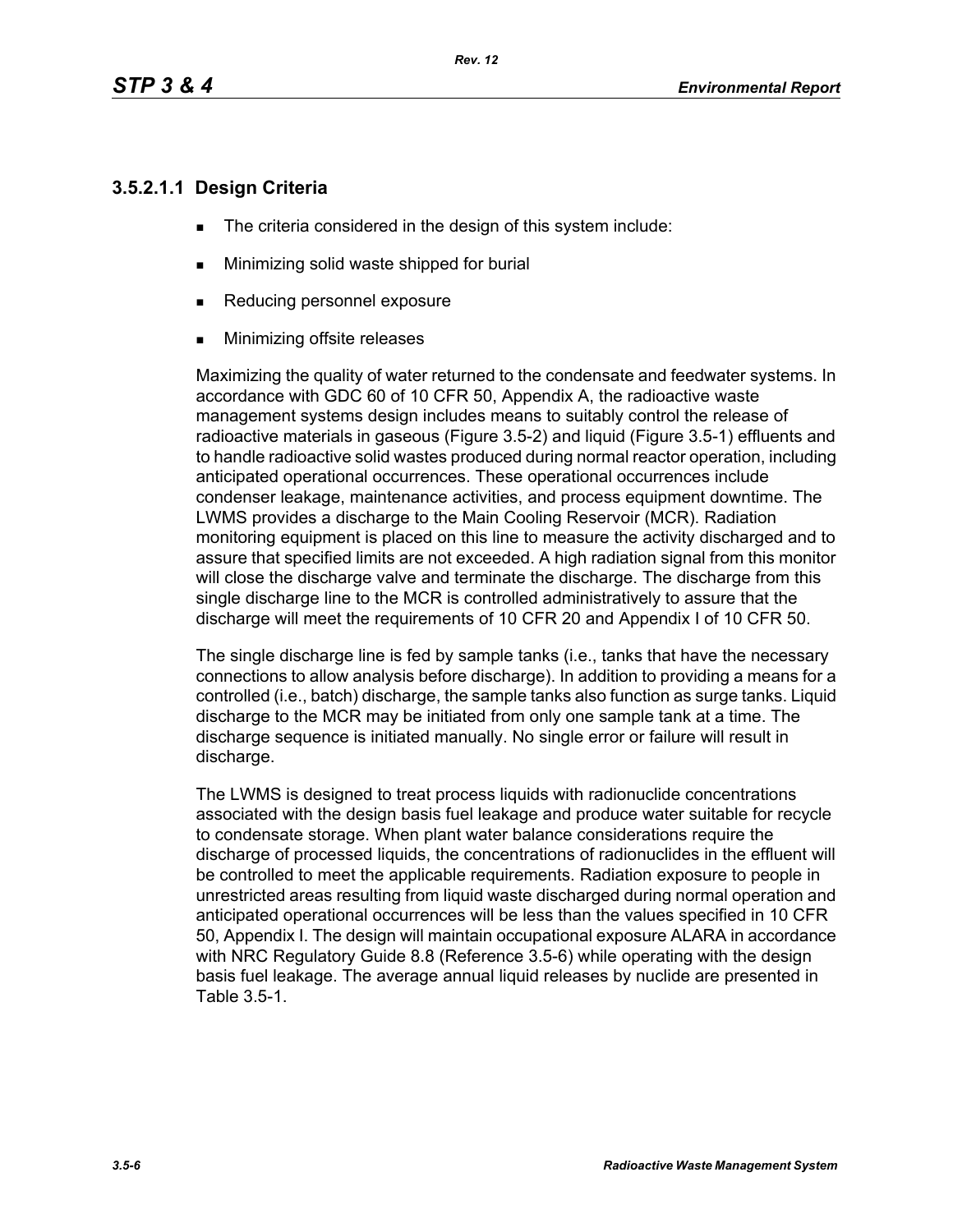# **3.5.2.2 Occupational Exposure**

Design features to minimize occupational exposure include:

- **Design of equipment to minimize service time.**
- **EXECT** Location of instruments requiring calibration in a central station outside of equipment cells.
- Arrangement of shield wall penetrations to avoid direct exposure to normally occupied areas.
- Piping design to minimize crud traps and plate out (there are no socket welds in contaminated piping systems).
- **Provision for remote pipe and equipment flushing.**
- Use of remote viewing and handling equipment as appropriate.
- A shielded sampling station to minimize exposure time.
- Controlled tank vents.

#### **3.5.2.3 System Description**

The LWMS is composed of four subsystems designed to collect, treat, and recycle or discharge different categories of wastewater. The four subsystems are the Low Conductivity Subsystem, High Conductivity Subsystem, Detergent Waste Subsystem, and the Chemical Drain Subsystem.

The LWMS is designed with adequate margin so that liquid waste should not be discharged except as needed to maintain the plant water balance. Operational flexibility is provided to ensure continued plant operation. Under these conditions, discharge of excess water processed through the LCW and/or the HCW Subsystem may be desirable. The various stream flow rates and the different combinations of events that supply water to the LWMS system for treatment have been tabulated. The LWMS is conservatively designed to handle the largest volume expected to be produced. The liquid waste management subsystems have ample capacity to process the maximum daily generation rate of liquid wastes as shown in Table 3.5-8. Regeneration of the condensate demineralizers will not be performed. Rather, the resin will be replaced when necessary. The use of titanium-tubed (or stainless steel tubed) condensers has made leaks from condenser tubing virtually non-existent (Reference 3.5-5, Section 11.2.3). Also, the use of condensate high efficiency filters before the condensate demineralizers has reduced the amount of insoluble solids that come into contact with the resin. As a result, it is expected that resin replacement will be less than once per year. Decanting of the cleanup water phase separator will be done as required following cleanup water filter demineralizer backwashes. The LCW can process this volume in addition to the other wastes. The components of the LWMS are sized based on processing the maximum daily volume within 24 hours. This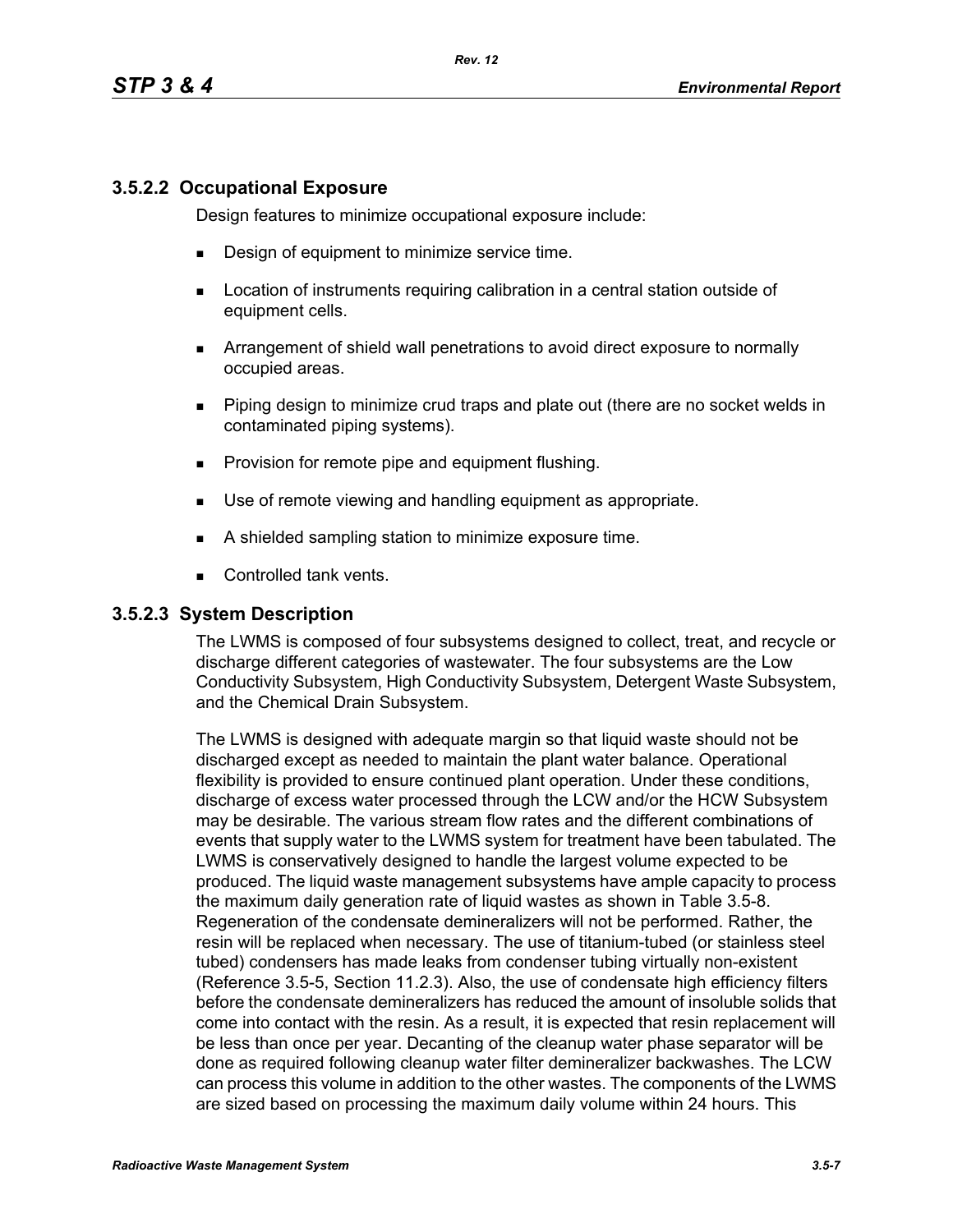criterion is more conservative than basing the sizing on normal expected waste volumes.

# **3.5.2.3.1 Low Conductivity Waste Subsystem**

The low conductivity waste (LCW) subsystem collects and processes clean radwaste (i.e., water of relatively low conductivity). Equipment drains and backwash transfer water are typical of wastes found in this subsystem. These wastes are collected, filtered by two stages of filtration for removal of insolubles, processed through reverse osmosis membranes, demineralized on a mixed resin, deep-bed demineralizer for removal of solubles, processed through a second polishing demineralizer, and then routed to condensate storage via sample tanks unless high conductivity requires recycling for further treatment. Mobile process equipment is utilized for the filtration, reverse osmosis, and demineralization unit operations.

The LCW filters and mixed-bed demineralizers are pressure vessels. The collection and sample tanks operate at atmospheric pressure. The LWMS is essentially a manual-start and automatic-stop process. COL Section 11.5 contains detailed information regarding process and radiation instruments. The instrumentation allows for the initiation of processing from the shielded control room area. To ensure that the system performs its intended function in the event of failure of key components, redundancy is provided.

Input to parallel tankage is a feature of the design. Upon high-level signals, inputs are automatically routed to a parallel tank. If input should continue, high-high level results in annunciation in the radwaste control room. The state of system operation such as water level of tanks, position of valves, and pump operating condition are continuously shown on the radwaste system control panels. The operator will be able to see the changes in the system when the automatic transfer has occurred. Individual tanks and process equipment are located in separately shielded rooms where practical. Pumps and valves in general are located in dedicated operating galleries. Piping to and from these pumps and valves penetrate shield walls only to the extent necessary to connect to the process equipment. Runs of piping between process equipment are contained either within the shielded areas or shielded pipe runs so that operating personnel exposure is kept to a minimum and within 10 CFR 20 limits.

The condensate storage tank, which is located outdoors, has liquid level monitoring with alarms in the control room. The tank overflows, drains and sample lines are routed to the radwaste system (Reference 3.5-5, Section 3.5.2.1). A dike is provided around the tank to prevent runoff in the event of a tank overflow. A drain within the dike is routed to the radwaste system.

All radwaste system tanks located outside reactor containment and containing radioactive liquids are indoors and are provided with liquid level monitoring. High liquid level conditions are alarmed locally and in the main control room (Figure 3.5-1 & Reference 3.5-5, Section 3.5.2.1). All radwaste system tank overflows, drains, and sample lines are sent to the radwaste system. All tanks have curbs or elevated thresholds with floor drains routed to the radwaste system. Leakage is prevented from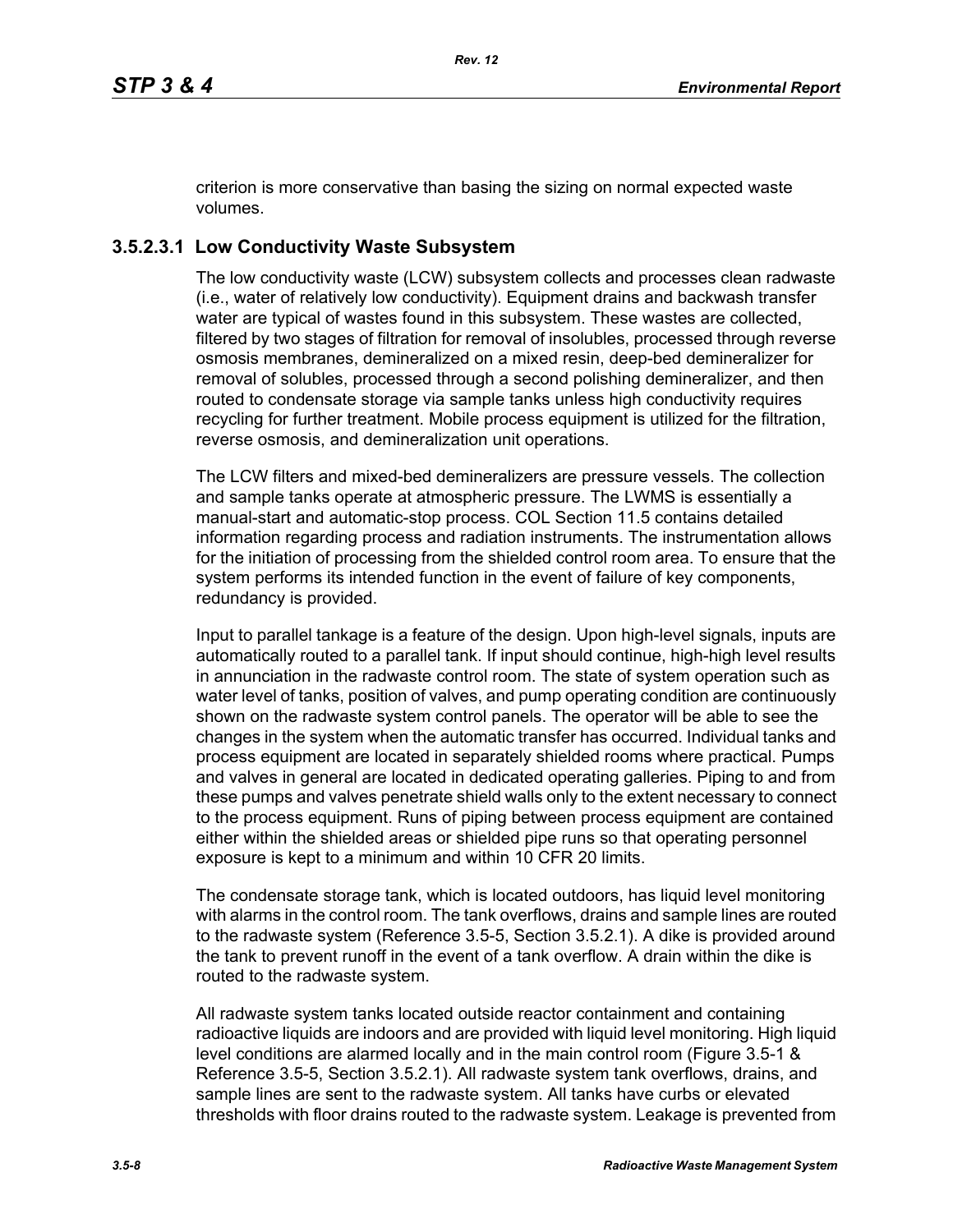entering unmonitored and non-radioactive systems and ductwork in the area. Radiation exposures are controlled in accordance with Regulatory Guide 8.8.

# **3.5.2.3.2 High Conductivity Waste Subsystem**

The high conductivity waste (HCW) subsystem collects and processes dirty radwaste (i.e., water of relatively high conductivity and solids content). Floor drains are typical of wastes found in this subsystem. Processing is similar to that for LCW. Mobile process equipment is utilized for the filtration, reverse osmosis, and demineralization unit operations.

# **3.5.2.3.3 Detergent Waste Subsystem**

This subsystem collects and processes detergent wastes from personnel showers and laundry operations. Normally, detergent wastes are collected in the hot shower drain receiver tank, processed through strainers to the hot shower drain sample tank, sampled, and discharged. Most laundry will be sent offsite for processing by a licensed vendor.

## **3.5.2.3.4 Chemical Waste Subsystem**

The chemical waste collected in the chemical drain collection tank consists of laboratory wastes and decontamination solutions. After accumulating in the chemical drain collection tank, chemical drains are recirculated. A sample is taken and if discharge standards are met, the waste is discharged. Off-standard quality waste is recycled to a high conductivity waste collector tank for further processing.

### **3.5.2.4 Estimated Releases**

The estimated annual releases of radionuclides in liquid effluents are provided in Table 3.5-1. Calculated off-site dose rates are provided in Section 5.4.

# **3.5.2.4.1 Release Points**

The release pathway for liquid discharge to the environment is the discharge line from the sample tanks as indicated on the process diagram (Figure 3.5-1).

The radwaste discharges from STP 3 & 4 will be to the MCR at one point, the main circulating water system outfall, similar to STP 1 & 2. Radiation monitoring equipment is placed on each of the STP 3 & 4 discharge lines to measure the activity discharged and to ensure that specified limits are not exceeded. High radiation alarms are provided in the radwaste control room and the main control room. Further discussion regarding details of radiological process monitoring can be found in COLA Section 11.5. Liquid discharge to the MCR may be initiated from only one sample tank at a time, and the discharge sequence is initiated manually.

## **3.5.2.5 Dilution Factors**

Dilution factors used in evaluating the release of liquid effluents are site-specific and are described in detail in FSAR Section 12.2.2.5.1. Liquid discharges are assumed to be to the MCR via the circulating water system having a flow of 272,550 m<sup>3</sup>/hr. Also, it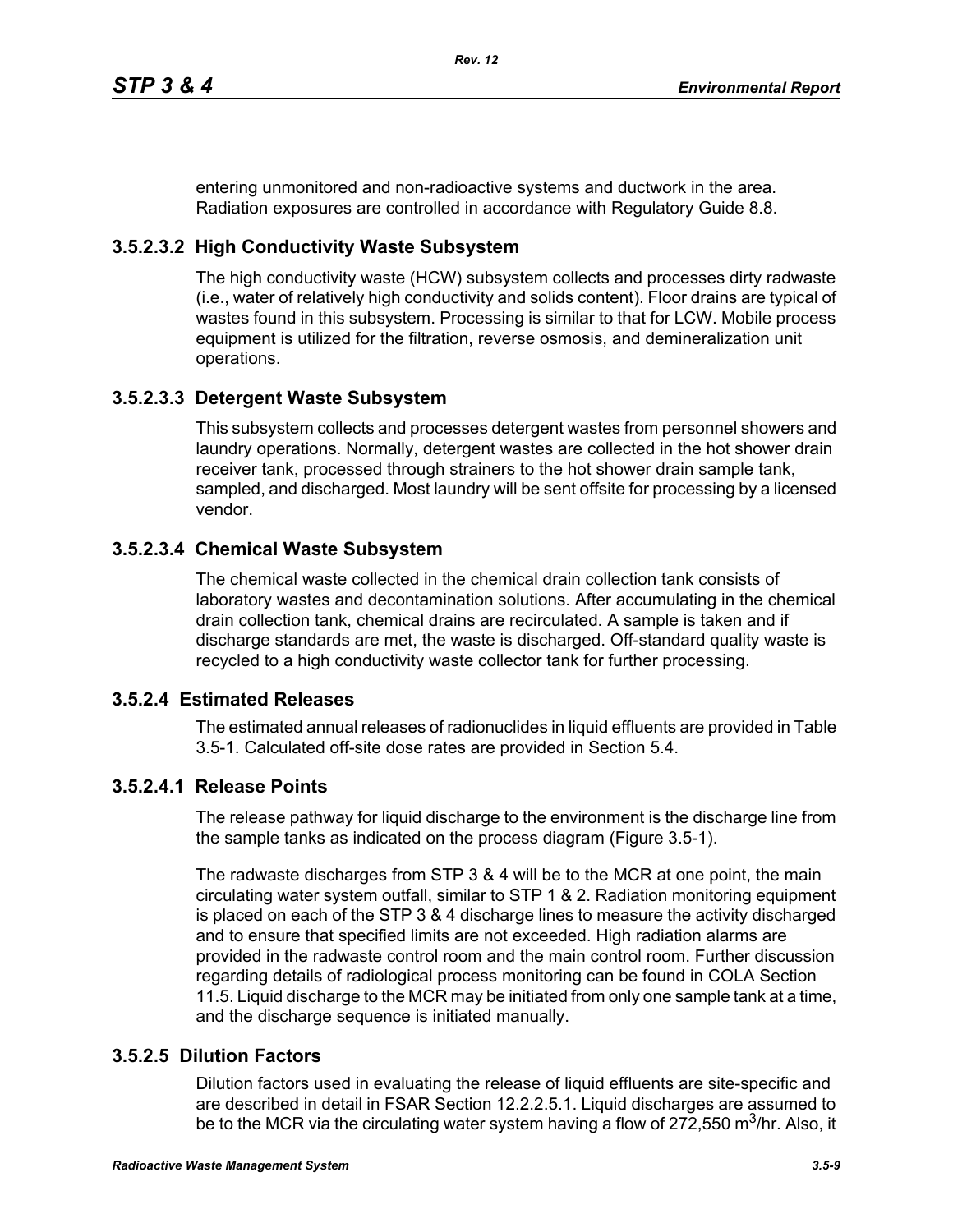is assumed that there will be a dilution factor of ten before subsequent consumption or recreational activity involving liquid effluent. (Note: The MCR, with a volume of approximately 200 million cubic meters, provides for a dilution factor much greater than the design assumption of 10.) Table 3.5-1 discharges are in compliance with 10 CFR 20 and 10 CFR 50, Appendix I.

## **3.5.2.6 Cost-Benefit Analysis for Liquid Effluent Population Doses**

Compliance with Appendix I to 10 CFR 50 numerical guidelines for offsite radiation doses as a result of liquid radioactive effluents during normal plant operations, including anticipated operational occurrences, is provided in FSAR Subsection 12.2.2.2. To demonstrate compliance with 10 CFR 50, Appendix I, Section II, paragraph D, a cost-benefit analysis was performed in accordance with the guidance in Regulatory Guide 1.110. The results of the cost-benefit analysis are documented in FSAR Subsection 11.2.1.2.

### **3.5.3 Gaseous Waste Management System**

Gaseous radioisotopes are produced during the normal operation of STP 3 & 4. They include gaseous fission products and gaseous isotopes formed by neutron reactions with the reactor coolant and contained gases. These gases are retained in the plant systems and removed in a controlled fashion through the gaseous waste management system.

The gaseous waste management system collects waste from multiple sources and delays their release to allow short-lived nuclides to decay. The remaining activity is released in a controlled manner to the environment through the plant stack, a monitored release point.

The objective of the gaseous waste management system (hereafter referred to as the Offgas System) is to process and control the release of gaseous radioactive effluents to the site environs so as to maintain the exposure of people in unrestricted areas to radioactive gaseous effluents ALARA (10 CFR 50, Appendix I). This will be accomplished while maintaining occupational exposure ALARA and without limiting plant operation or availability.

The Offgas System provides for holdup and decay of radioactive gases in the offgas from the main condenser air evacuation system and consists of process equipment along with monitoring instrumentation and control components. The Offgas System minimizes and controls the release of radioactive material into the atmosphere by delaying and filtering the offgas process stream containing the radioactive isotopes of krypton, xenon, iodine, nitrogen, and oxygen sufficiently to achieve adequate decay before discharge from the plant. The Offgas System design minimizes the explosion potential of the gas mixture through recombination of radiolytic hydrogen and oxygen under controlled conditions. The basic reference for the Offgas System is the DCD, Section 11.3 (Reference 3.5-5) as modified in Section 11.3 of the FSAR.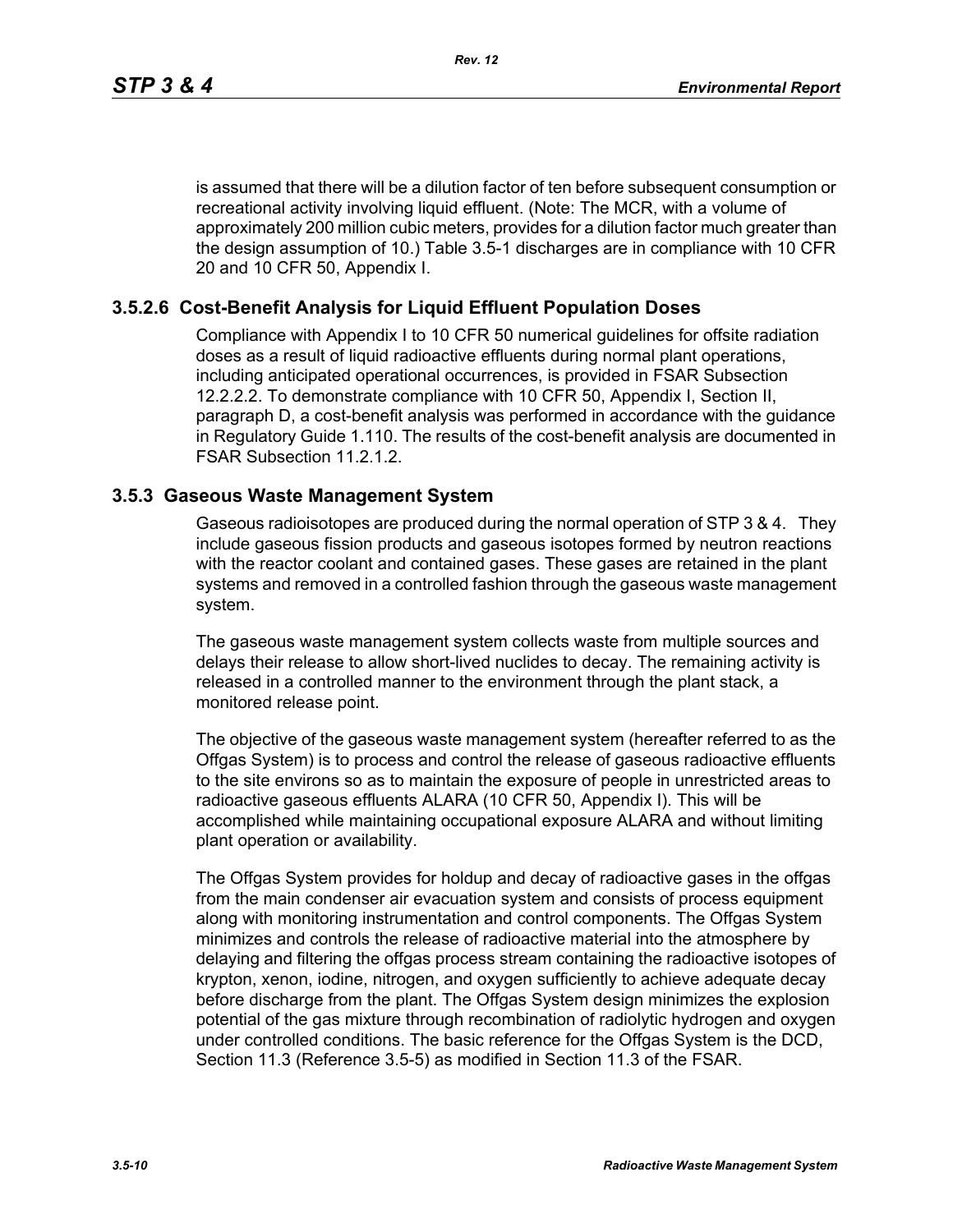# **3.5.3.1 Design Criteria**

The Offgas System is designed to limit the dose to offsite individuals from routine station releases to significantly less than the limits specified in 10 CFR 20 and to operate within the relevant limits specified in the technical specifications. As a conservative design basis for the Offgas System, an average annual noble radio gas source term (based on 30-minute decay) of 3700 MBq/s is used as discussed in Subsection 3.5.1.1.1. The system is mechanically capable of processing three times the source term without affecting delay time of the noble gases. With a main condenser air in-leakage rate of 51 standard cubic meters per hour or 30 standard cubic feet per minute (10 standard cubic feet per minute per condenser shell), this treatment system results in a delay of 46 hours for krypton and 42 days for xenon. Using the given isotopic activities at the discharge of the Offgas System, the decontamination factor for each noble gas isotope can be determined. Subsection 3.5.1 presents source terms for normal operational and anticipated occurrence releases to the primary coolant. Tables in this section, if not designated otherwise, are based on a design basis offgas release rate of 3700 MBq/s of noble gases and 25.9 MBq/s of I-131. For normal expected operation, the leak rates and doses are expected to be less than one quarter of the design basis numbers.

The average annual exposure at the site boundary during normal operation from all gaseous sources is expected to meet the dose objectives of 10 CFR 50, Appendix I. The radiation dose design basis for the treated offgas is to provide sufficient holdup until the required fraction of the radionuclides has decayed with the daughter products retained by the charcoal and the High Efficiency Particulate Air (HEPA) filter. The Offgas System equipment is selected, arranged, and shielded to maintain occupational exposure ALARA in accordance with NRC Regulatory Guide 8.8.

# **3.5.3.2 Process Description**

# **3.5.3.2.1 Process Functions**

Major process functions of the Offgas System include:

- **Dilution of air ejector offgas with steam to less than 4% hydrogen by volume.**
- Recombination of radiolytic hydrogen and oxygen into water to reduce the gas volume to be treated and the explosion potential in downstream process components.
- **Two-stage condensation of bulk water vapor, first using Turbine Building Cooling** Water (TCW) and then chilled water as the coolant, reducing the gaseous waste stream temperature to 10°C or less
- Dynamic adsorption of krypton and xenon isotopes on charcoal at about 25°C
- **Filtration of offgas**
- Monitoring of offgas radioactivity levels and hydrogen gas concentration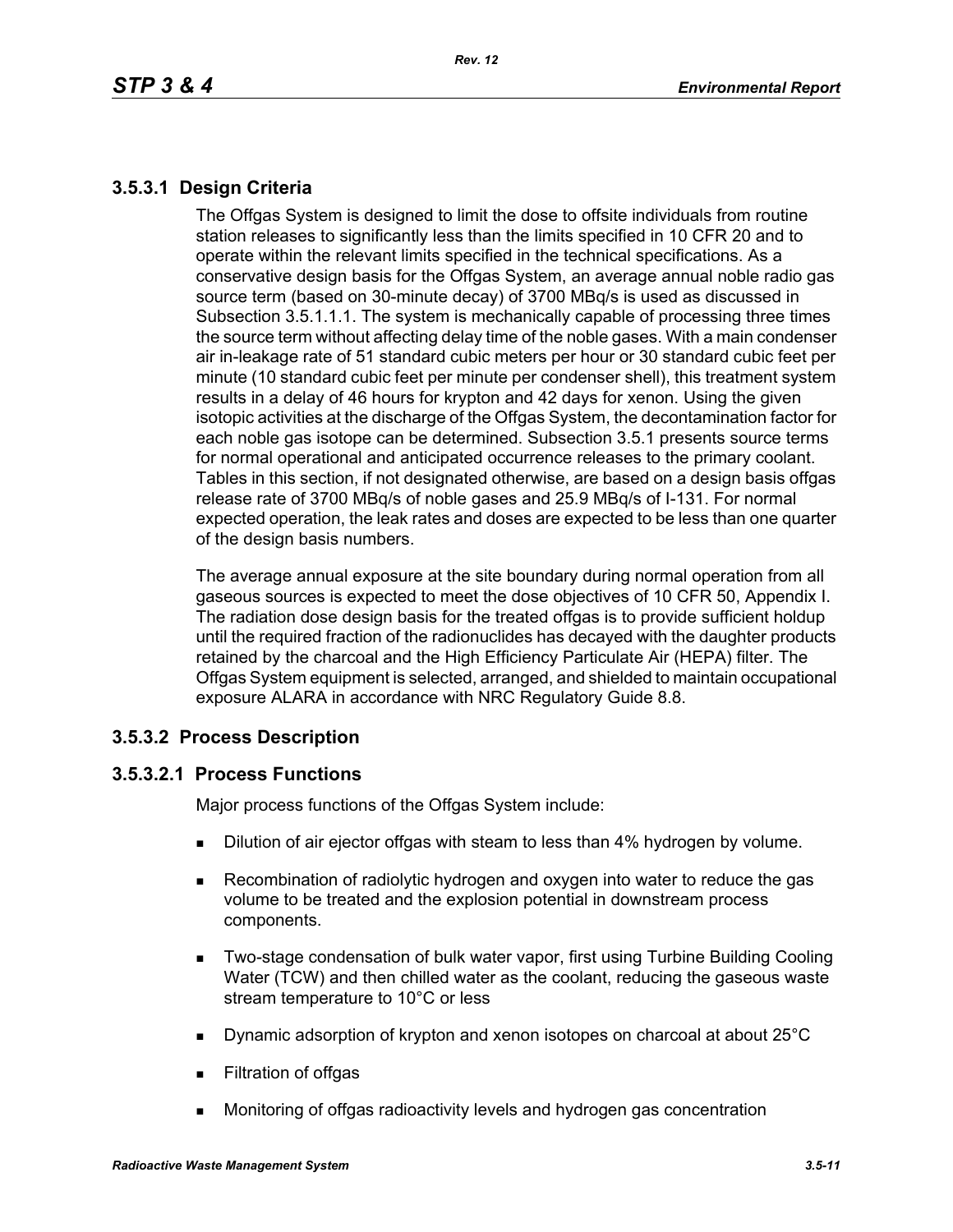- Release of processed offgas to the atmosphere
- Discharge of liquids to the main condenser and radwaste systems.

Major process functions of the ventilation systems may be found in COLA FSAR Section 9.4.

## **3.5.3.2.2 Process Equipment**

Major process equipment of the Offgas System consists of:

- **Process piping starting from the final steam dilution jets steam jet air ejector of the** Main Condenser Evacuation System (not a part of the Offgas System)
- Recombiner trains which include a preheater, a recombiner, and a condenser per train
- Cooler-condensers
- Activated charcoal adsorbers
- $HEPA$  filter
- **Monitoring instrumentation**
- **Process instrumentation and controls**
- **Deal** Offgas Evacuation System

### **3.5.3.2.3 Process Facility**

The Offgas System process equipment is housed in a reinforced concrete structure to provide adequate shielding. Charcoal adsorbers are installed in a temperaturemonitored and controlled vault. The facility is located in the Turbine Building to minimize piping. TCW is used as the coolant for the offgas condensers.

The gaseous waste stream is then cooled to 10°C or less in the cooler condenser. Chilled water (7°C) is used from the HVAC Normal Cooling Water (HNCW) System. The gaseous waste stream is heated to approximately 25°C by ambient heating in the charcoal vault. Radiation shielding design provides adequate protection of instrumentation and plant personnel required to monitor and operate the system.

### **3.5.3.3 Offgas System Description**

### **3.5.3.3.1 Main Condenser Offgas**

The significant gaseous wastes discharged to the Offgas System during normal plant operation are radiolytic hydrogen and oxygen, main condenser air inleakage, and radioactive isotopes of krypton, xenon, nitrogen and oxygen. These non-condensable gases are collected in the main condenser and discharged to the offgas system by the main condenser evacuation system.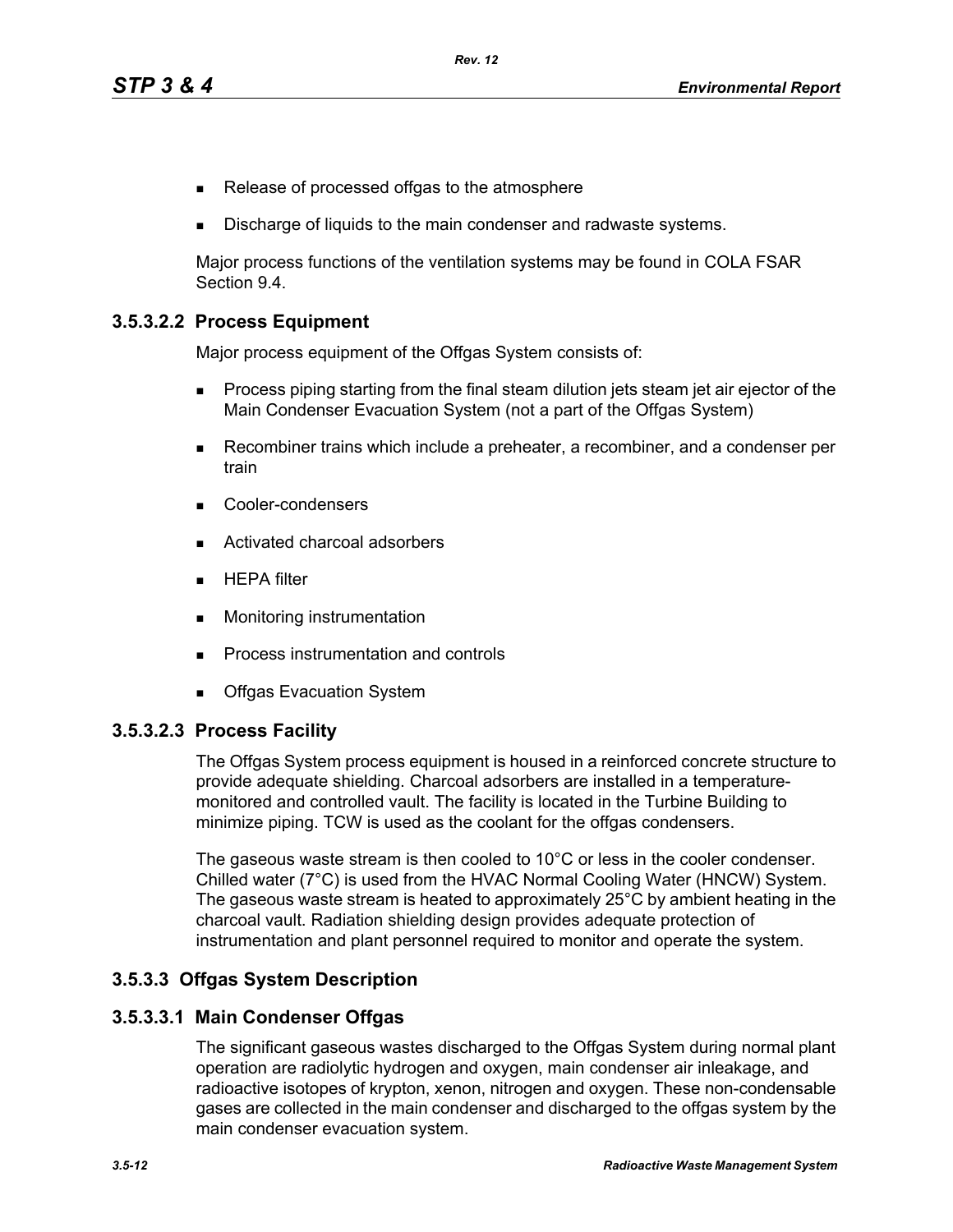Radioactive particles are present as a result of radioactive decay of the noble gas parents. These particulates are removed from the offgas stream by the condensation, adsorption, and filtration equipment. Therefore, effectively no radioactive particulates are released from the Offgas System to the plant stack or vent. Radioiodines (notably I-131) may be present in significant quantities in the reactor steam and to some extent carried over through the condensation stages of the Offgas System. Removal of iodine takes place in the passage of process gas through the activated charcoal adsorbers, so that essentially no iodine is released from the Offgas System to the plant stack or vent.

Releases of gaseous wastes to the atmosphere are controlled to assure the calculated dose to any person in an unrestricted area is maintained below the dose objectives of Appendix I to 10 CFR 50. Every reasonable effort has been made to keep radiation exposures and release of radioactive materials ALARA.

Calculated doses from releases from the offgas system are provided in Section 5.4.

## **3.5.3.3.2 Process Design**

A flow diagram for the Offgas System has been included as Figure 3.5-2. DCD Section 11.3 and FSAR Section 11.3 contain a more detailed discussion of the process design, equipment components, and equipment operation.

### **3.5.3.4 Other Radioactive Gas Sources**

Radioactive gases are present in the power plant buildings as a result of process leakage and steam discharges. The process leakage is the source of the radioactive gases in the air discharged through the ventilation system. Details regarding the design of the ventilation system are provided in COLA Section 9.4, the radiation activity levels from the ventilation systems in COLA Section 12.3, and the ventilation flow rates in COLA Section 9.4.

### **3.5.3.5 Instrumentation and Control**

Control and monitoring of the offgas process equipment is performed both locally and remotely from the main control room. Instrument components are installed, wherever possible, in accessible areas to facilitate operation and maintenance. Only instrument sensing elements are permitted behind shield walls. The temperature of the gaseous waste stream is measured in the preheater and at various locations in the recombiner to ensure that recombination is occurring. The gaseous waste stream temperature is also measured after both the offgas condenser and the cooler condenser to ensure the stream is cooled sufficiently to remove undesired moisture. All of these temperatures are alarmed in the main control room. The flow rate of the air ejector offgases downstream of the recombiner is continuously recorded. This flow rate, in conjunction with activity concentrations in Bq/cc (becquerels per cubic centimeter), as measured by the monitor downstream of the recombiners and the monitor downstream of the charcoal adsorbers, will permit monitoring fission gases from the reactor, calculation of offgas discharge to the vent in MBq and calculation of the charcoal adsorber system performance. Activity release that would exceed the maximum permitted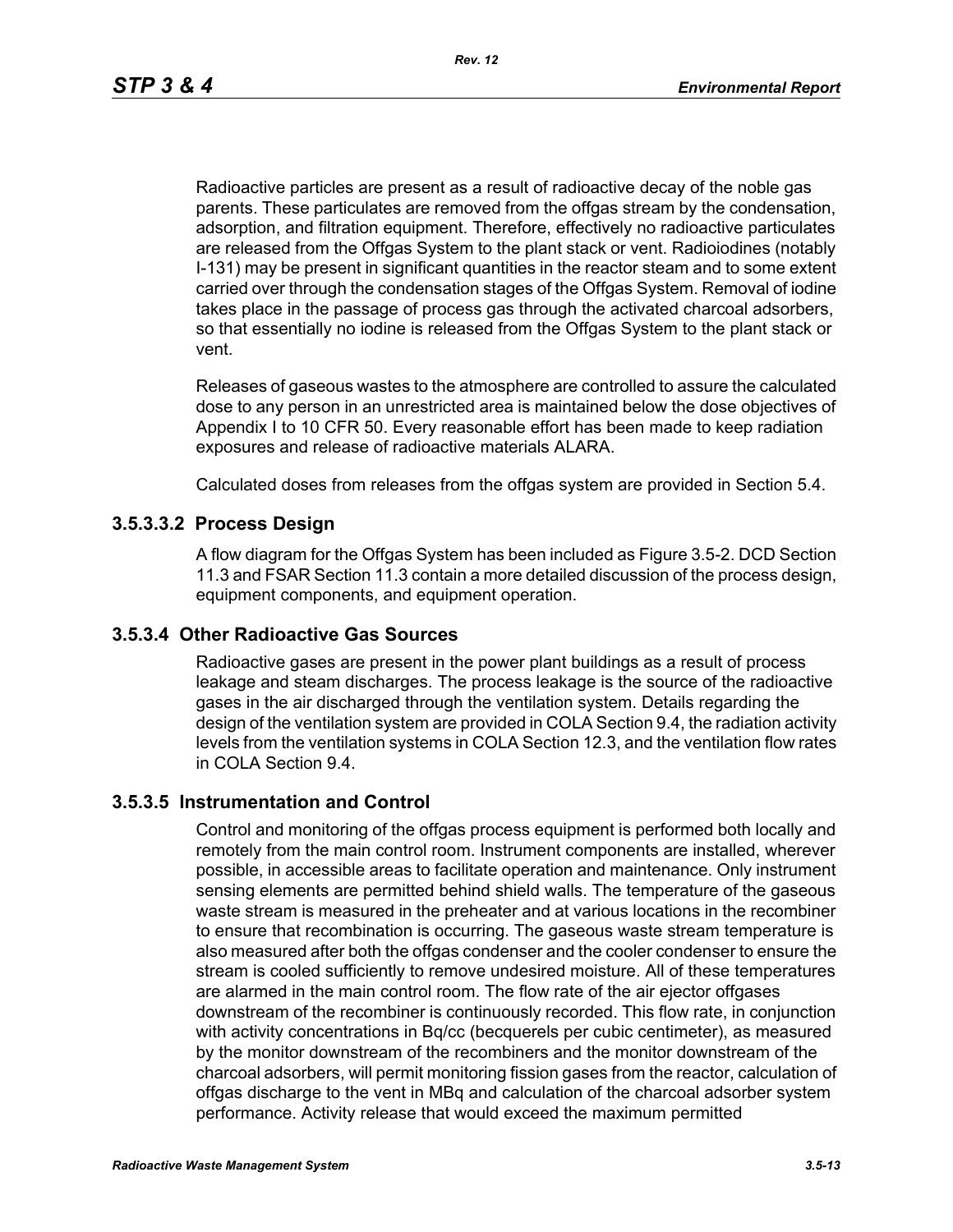instantaneous value is alarmed, and causes closure of the final process gas release valve, terminating the release.

### **3.5.3.6 Radioactive Releases**

#### **3.5.3.6.1 Release Points**

The primary release point for STP 3 & 4 is the Reactor Building stack (one per unit). This stack serves as the release point for the Reactor Building, Turbine Building, and Radwaste Building. Other exhaust points for clean releases are the roof top vents for the Control and Service Buildings and the Service Building health physics room roof vent. The Reactor Building stack is a roof-mounted steel shell in a steel framework extending to a height of 76 meters above ground level. The closest plant buildings to the stack are the Control Building to a height of 10.7 meters and the Turbine Building to a height of 43 meters above grade.

### **3.5.3.6.2 Projected Releases**

Projected releases from the plant stack have an estimated total flow rate of at least 566,000  $\mathrm{m}^3$ /h through the 2.4-meter diameter circular stack, which extends 76 meters above ground level. Ventilation releases are assumed to be less than 40°C. Table 3.5- 2 lists expected gaseous isotopic releases from one ABWR plant.

### **3.5.3.7 Cost-Benefit Analysis for Gaseous Effluent Population Doses**

Compliance with Appendix I to 10 CFR 50 numerical guidelines for offsite radiation doses as a result of gaseous or airborne radioactive effluents during normal plant operations, including anticipated operational occurrences, is provided in FSAR Subsection 12.2.2.2. To demonstrate compliance with 10 CFR 50, Appendix I, Section II, paragraph D, a cost-benefit analysis was performed in accordance with the guidance in Regulatory Guide 1.110. The results of the cost-benefit analysis are documented in FSAR Subsection 11.3.11.1.

### **3.5.4 Solid Waste Management System**

Solid radioactive wastes are produced by multiple methods in a nuclear power station. The waste can be either dry or wet solids, and the source can be an operational activity, maintenance, or another function.

The Solid Waste Management System (SWMS) will collect, process, and package solid radioactive wastes generated as a result of normal plant operation, including anticipated operational occurrences. The system design ensures that the solid radioactive wastes would be collected, monitored, segregated, stored, and packaged for shipment in a manner that minimizes exposure to plant personnel and the public in accordance with 10 CFR 20 and 10 CFR 50, Appendix I. The basic reference for the SWMS is the COLA, Section 11.4.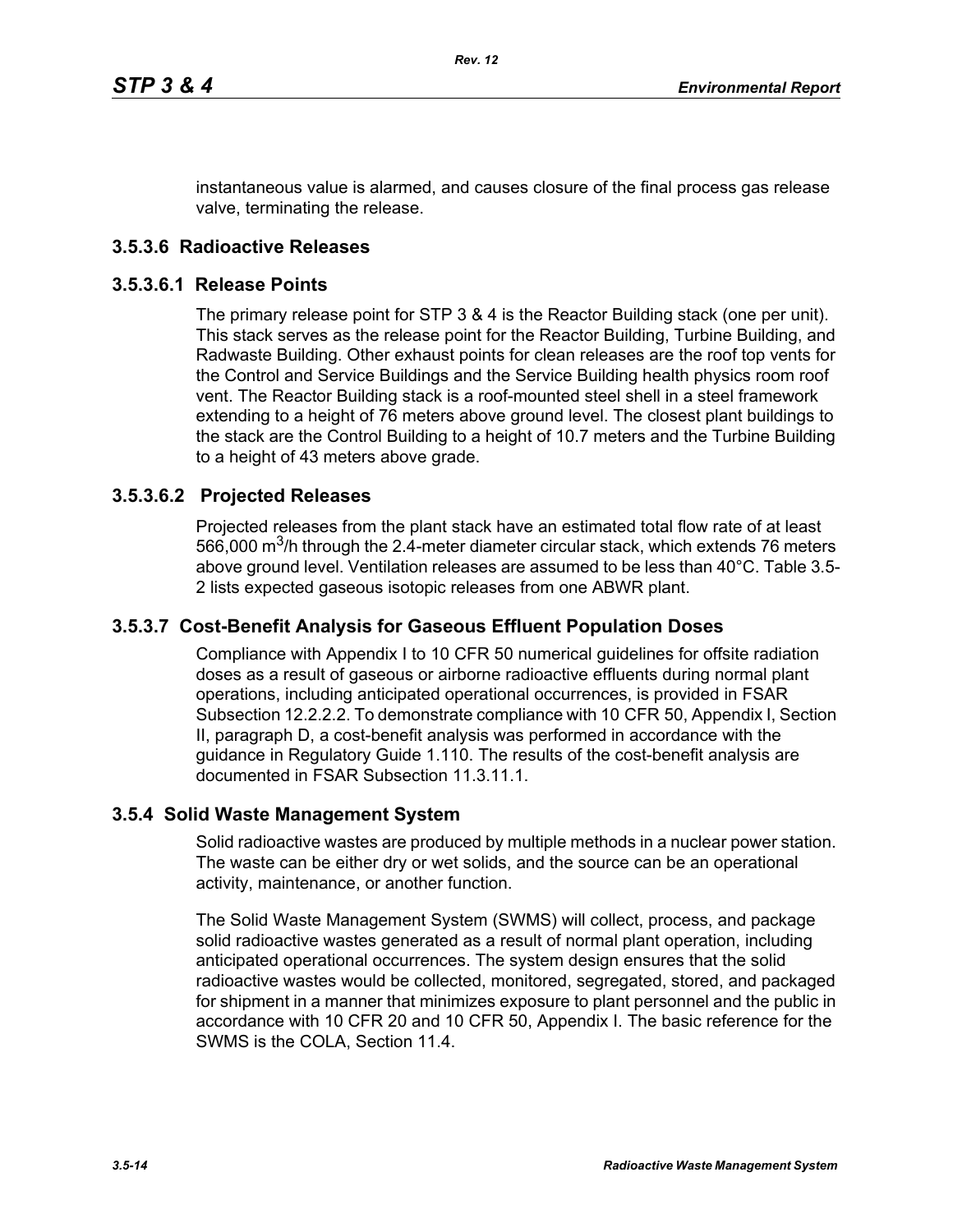# **3.5.4.1 Design Bases**

## **3.5.4.1.1 Design Objective**

The SWMS provides the capability for processing and packaging wastes from the Cleanup Water System, the Fuel Pool Cooling and Cleanup System, the Suppression Pool Cleanup System, the Condensate Polishing System, and the Radwaste System itself. Wastes from these systems will consist of spent resin and backwash slurries.

The SWMS also provides a means of:

- **Packaging dry active waste materials, such as HVAC filters and nonflammable** organic materials
- Packaging contaminated metallic materials and incompressible solid objects such as small tools and equipment components

The SWMS is designed so that the failure or maintenance of any frequently used component does not impair system or plant operation. Storage is provided ahead of the process equipment to allow holdup for radioactive decay and as required in case of a delay in processing due to maintenance. The operating philosophy of the SWMS is manual start and automatic stop with all functions interlocked to provide a fail-safe mode of SWMS operation.

# **3.5.4.1.2 Design Criteria**

Collection, processing, packaging, and storage of radioactive wastes will be performed to maintain any potential radiation exposure to plant personnel ALARA in accordance with Regulatory Guide 8.8 (Reference 3.5-6) and within the limits of 10 CFR 20. Table 3.5-9 summarizes the radiological activities in the solid waste, based on the sources of waste. Processing of wastes will be done to meet 10 CFR 61 criteria for wastes being shipped to burial, or for wastes being sent to a processor, the waste acceptance criteria of the waste processor. Packaged wastes will be shipped in conformance with the requirements in 49 CFR 173, Subpart I. Sufficient onsite storage is provided to hold at least six months production of radwaste.

The radiation levels of wet solid waste being added to shipping containers are measured to prevent the container from exceeding acceptable radiation levels.

# **3.5.4.2 System Description**

### **3.5.4.2.1 General Description**

The process diagram for the solid radwaste system is shown on Figure 3.5-1. The major SWMS equipment consists of the following:

- Backwash receiving tanks and forwarding pumps
- **Spent resin tanks and phase separators**
- Decant pumps and transfer pumps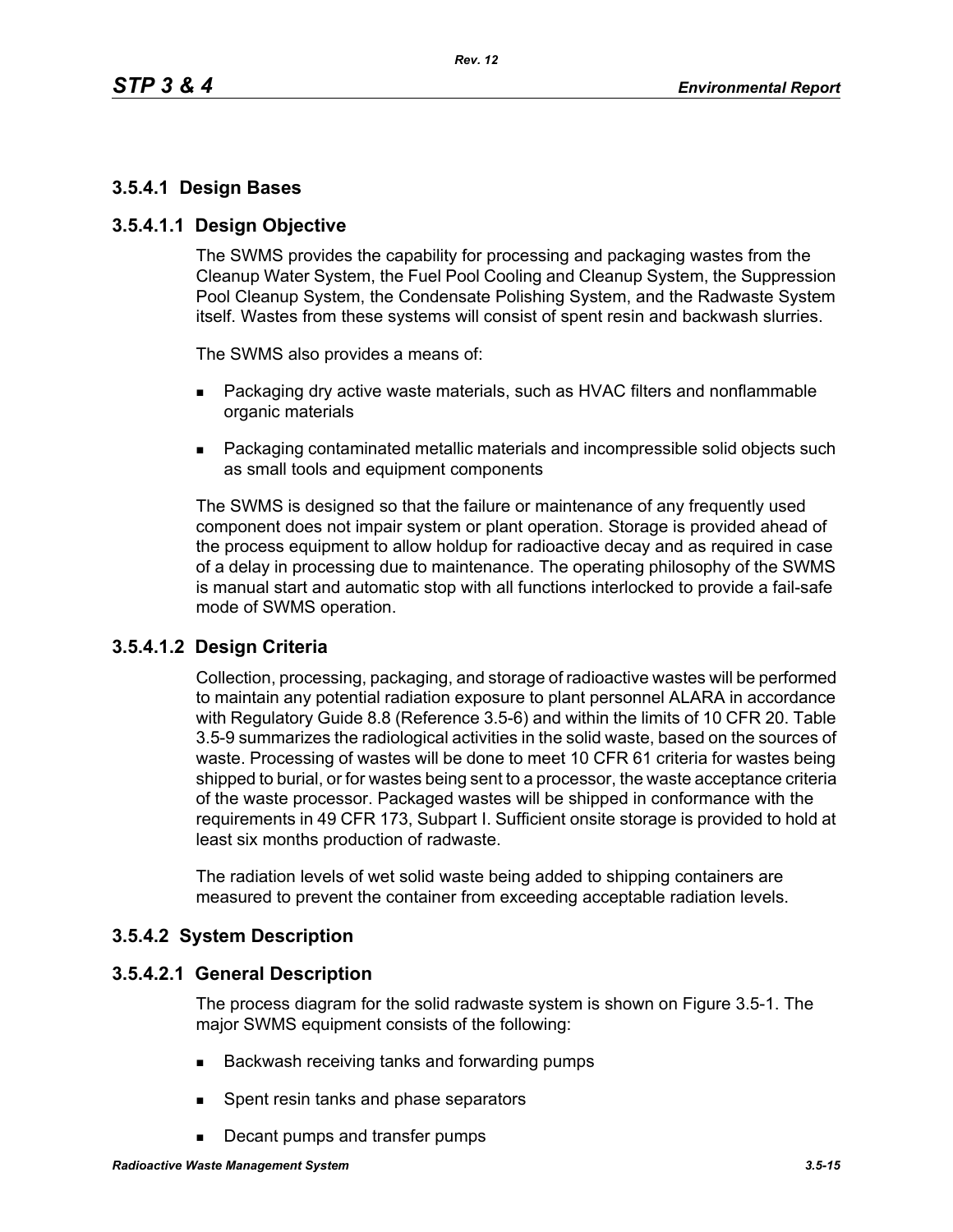- High integrity container (HIC) dewatering and drying equipment
- **Connections and auxiliaries for mobile systems**

The following design features are incorporated into the SWMS:

- I All components and piping which contain slurries have flushing connections.
- All tanks and equipment that use compressed gases for transport or drying of resins or filter sludges are vented to the plant ventilation exhaust system. The vents are designed to prevent liquids and solids from entering the plant ventilation system.

# **3.5.4.2.2 General Requirements**

The SWMS processes both wet and dry solid wastes in compliance with:

- The releases of radioactive materials to an unrestricted area are within the concentration limits of 10 CFR 20, Appendix B, Table II. All solid wastes are monitored for radiation before either processing or disposal as nonradioactive waste. It is expected that some dry solid waste will be disposable as nonradioactive. All liquids and gases from solid waste processing are treated by the liquid waste management system or by the Radwaste Building ventilation system.
- The SWMS has sufficient storage of both unprocessed and processed wastes to deal with both normal and anticipated operational occurrences. These storage facilities have been designed with adequate shielding to protect the operators from excessive radiation. Wastes will be processed separately by type and source.
- The SWMS is designed in accordance with Regulatory Guide 1.143.

# **3.5.4.2.3 Spent Resins and Sludges**

Wet solid wastes are spent resins and sludges from powdered resins and filter backwashing. The spent resins and sludges are sent to vendor-supplied mobile dewatering systems. See Table 3.5-11 for "Expected Waste Volumes Generated Annually by Each 'Wet' Solid Waste Source and Tank Capacities" (For one ABWR).

# **3.5.4.2.4 Dry Active Waste**

Dry active waste is loaded on marine containers or into shielded containers as required to meet shipping limitations. Estimated volumes of dry active waste generated annually are provided in Table 3.5-10.

# **3.5.4.2.5 Environmental and Exposure Control**

Solid radwaste processing equipment will be designed in accordance with Regulatory Guide 1.143 to minimize the spread of contamination and maintain operator dose rates ALARA.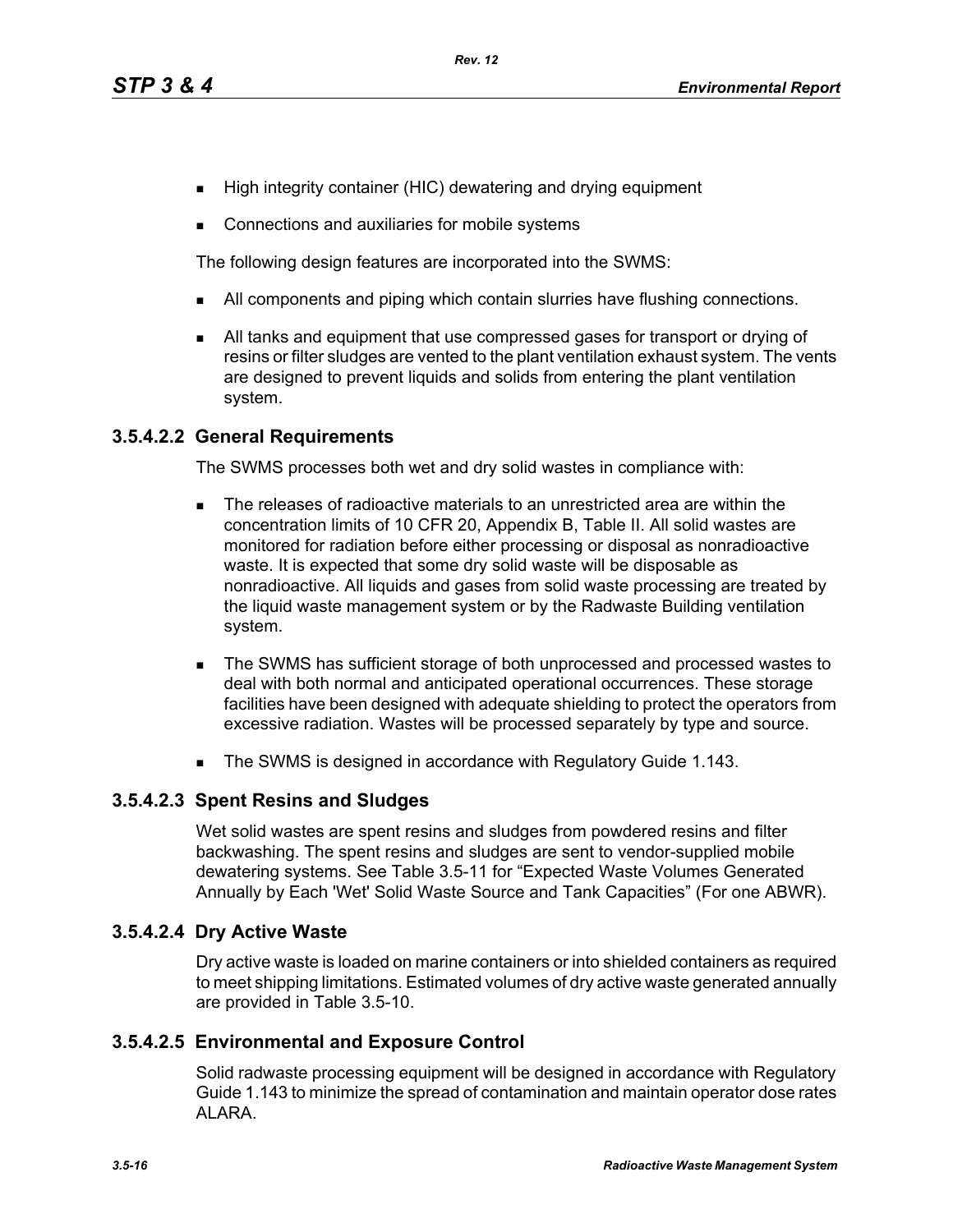# **3.5.4.2.6 Malfunction Analysis**

The process system is protected from overfilling the waste container by a high-level trip that closes the waste container fill valve and a camera that enables the operator to view the level of waste in the container and take action as required.

# **3.5.4.2.7 Shipment**

Containers normally can be shipped after processing, provided the proper shielding is available, without exceeding U.S. Department of Transportation radiation limits. If 49 CFR 173 dose limitations cannot be met, the containers are temporarily stored until the appropriate shielding is available.

Normally, high-integrity containers will be shipped after they are filled. While awaiting shipment, the high-integrity containers are temporarily stored with shielding in an appropriate storage location. A barrier to restrict access will be placed around the shielding. The radiation dose rate at the barrier shall be 50 μGy/hr (micrograys per hour) or less. Storage contingencies in the event that an off-site waste disposal facility becomes unavailable are discussed in Section 4.5. There is space for either box containers or high integrity containers in the solid waste storage area in the radwaste building. Low activity waste collected in buildings outside of the radwaste building will be temporarily stored locally until transferred to the radwaste building for storage/shipment. Uncontaminated shipping containers and vehicles may be stored outside. The annual volumes of solid radwaste to be shipped offsite are estimated in Table 3.5-12 (for one ABWR).

The packaged waste is stored until it is shipped offsite to a licensed radwaste processing facility or burial site. Onsite processing of the waste is in accordance with the existing STP Process Control Program (PCP) to meet transportation and radwaste processing facility or burial site waste acceptance requirements. The existing STP PCP will be modified as required to ensure it addresses the STP 3 & 4 waste streams. Packaging of waste for offsite shipment complies with applicable Department of Transportation and NRC regulations that specify requirements for shipment of radioactive material, including 49 CFR 172, 173 and 178, and 10 CFR 71.

# **3.5.4.2.8 Contingencies for Class B and C Wastes**

It is expected that Class B and C wastes will constitute about 5% of the low level radioactive waste (LLRW) that will be generated by the plant, with the balance being Class A waste (with small amounts of greater than Class C wastes that are subject to separate disposal provisions). As of July 1, 2008, the LLRW disposal facility in Barnwell, South Carolina is no longer accepting Class B and C waste from sources in states such as Texas that are outside of the Atlantic Compact. However, the disposal facility in Clive, Utah, is still accepting Class A waste from out of state.

STP 3 & 4 plans to load fuel in 2015 and begin operation no earlier than 2016 and therefore will not be generating Class B and C waste until then. Typically it takes about a year after fuel load before a sufficient quantity of B/C waste is generated to warrant a shipment for disposal. By 2016, it is likely that a disposal facility will be available that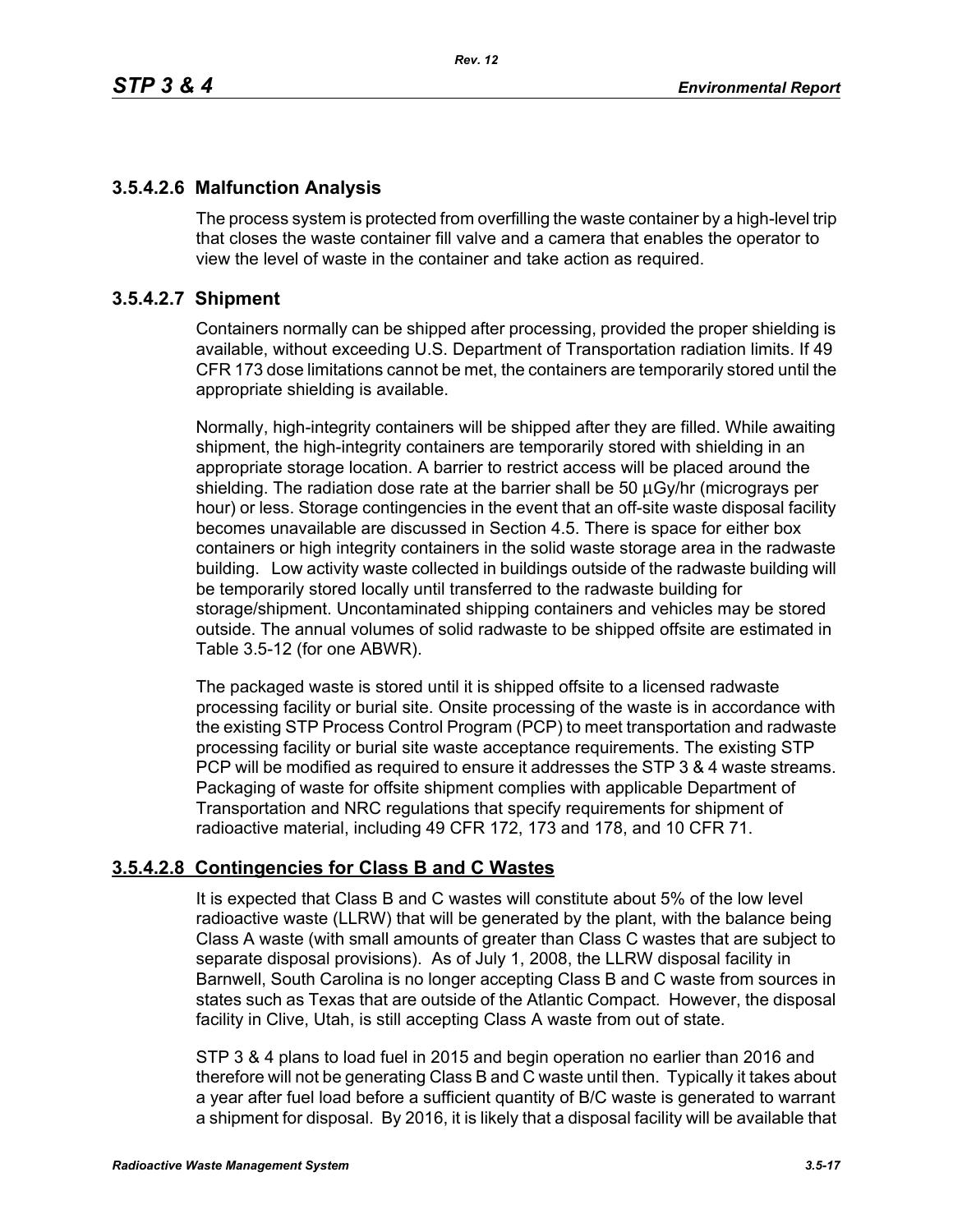will accept Class B and C waste from sources in Texas. In particular, in 2004, Waste Control Specialists applied for a license from the Texas Commission on Environmental Quality (TCEQ) to develop a disposal facility in Andrews County, Texas for Class A, B and C waste. As of August 2008, the Executive Director of Texas Commission on Environmental Quality has recommended to the full commission that Waste Control Specialists be granted the license to operate a Class A, B and C waste site for the Texas Compact. Therefore, by the time that STP 3 & 4 begins to operate, it is reasonable to expect that the Andrews County disposal facility will be in operation, and that STP 3 & 4 will be able to ship its Class A, B and C waste offsite to the Andrews County disposal facility.

However, in the event that there are no disposal facilities that will accept Class B and C wastes from sources in Texas at the time the plant begins operation, there are several options available for storage of such waste pending shipment offsite once a disposal facility becomes available:

- As provided in the FSAR Section 11.4.1.2, STP 3 & 4 Radwaste Building is designed to have 6 months of storage capacity for LLRW. Since Class B and C waste constitute only about 5% of the total LLRW, the Radwaste Building has about 10 years of safe storage capacity if it used solely for storage of Class B and C waste and if Class A waste is promptly shipped offsite. Also the waste tables in Section 11.4 are not based on a volume reduction (VR) process. Hence it is possible to extend this storage time frame by utilizing commercially available offsite waste processors. For example a VR of 8 to 10 is presently being achieved for resins.
- As described in FSAR Section 11.4.1.2, STP 1 & 2 have an Onsite Staging Facility (OSF) that could be used to store waste from STP 3 & 4 if that should become necessary. As explained in the Section 11.4.2.3.2 of the STP 1 & 2 UFSAR, the OSF has a 5-year LLRW storage capacity for Units 1 and 2. If that storage capacity were to be devoted to Class B and C waste, the OSF would have approximately 100 years of safe storage capacity for two units or 50 years for four units, assuming that Class A waste is shipped offsite in the normal course of business. Just as explained above, the storage duration could be extended by utilizing VR.
- If still additional storage capacity were eventually to be needed, STP 3 & 4 could construct storage facilities in accordance with applicable NRC guidance, such as Regulatory Issue Summary (RIS) 2008-12, Considerations for Extended Interim Storage of Low-Level Radioactive Waste by Fuel Cycle and Materials Licenses, and NUREG 0800 Section 11.4.

If STP 3 & 4 were to need to store Class B and C waste for an extended period of time, it would implement the provisions of RIS 2008-12 and NUREG 0800 Section 11.4.

The onsite storage facilities are designed to maintain onsite and offsite radiological doses within the limits in 10 CFR Part 20 and to maintain occupational exposures ALARA.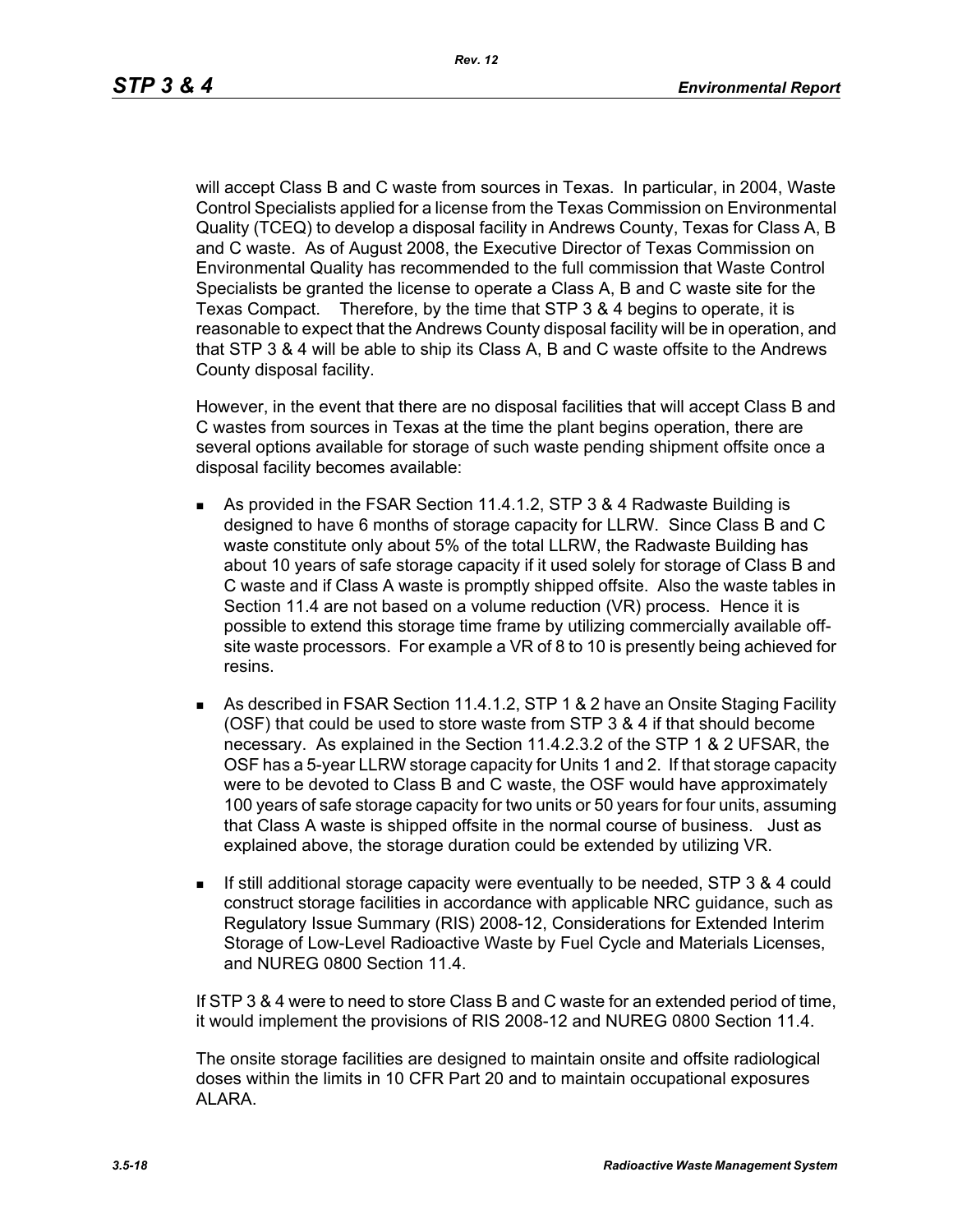# **3.5.5 References**

- 3.5-1 American National Standard Radioactive Source Term for Normal Operation of Light Water Reactors, ANSI/ANS-18.1.
- 3.5-2 Skarpelos, J.M. and R.S. Gilbert, Technical Derivation of BWR 1971 Design Basis Radioactive Material Source Terms, March 1973 (NEDO-10871).
- 3.5-3 Calculation of Releases of Radioactive Materials in Gaseous and Liquid Effluents from Boiling Water Reactors, NUREG-0016, Revision 1, January 1979.
- 3.5-4 Marrero, T.R., Airborne Releases From BWRs for Environmental Impact Evaluations, March 1976 (NEDO-21159).
- 3.5-5 ABWR Design Control Document, Tier 2 Manual, General Electric, Revision 4, March 1997.
- 3.5-6 Information Relevant to Ensuring that Occupational Radiation Exposures at Nuclear Power Stations Will Be as Low as is Reasonably Achievable, Regulatory Guide 8.8, June 1978, U.S. Nuclear Regulatory Commission, 1978.
- 3.5-7 Design Guidance for Radioactive Waste Management Systems, Structures, and Components Installed in Light-Water-Cooled Nuclear Power Plants, Regulatory Guide 1.143., Rev. 2 November 2001.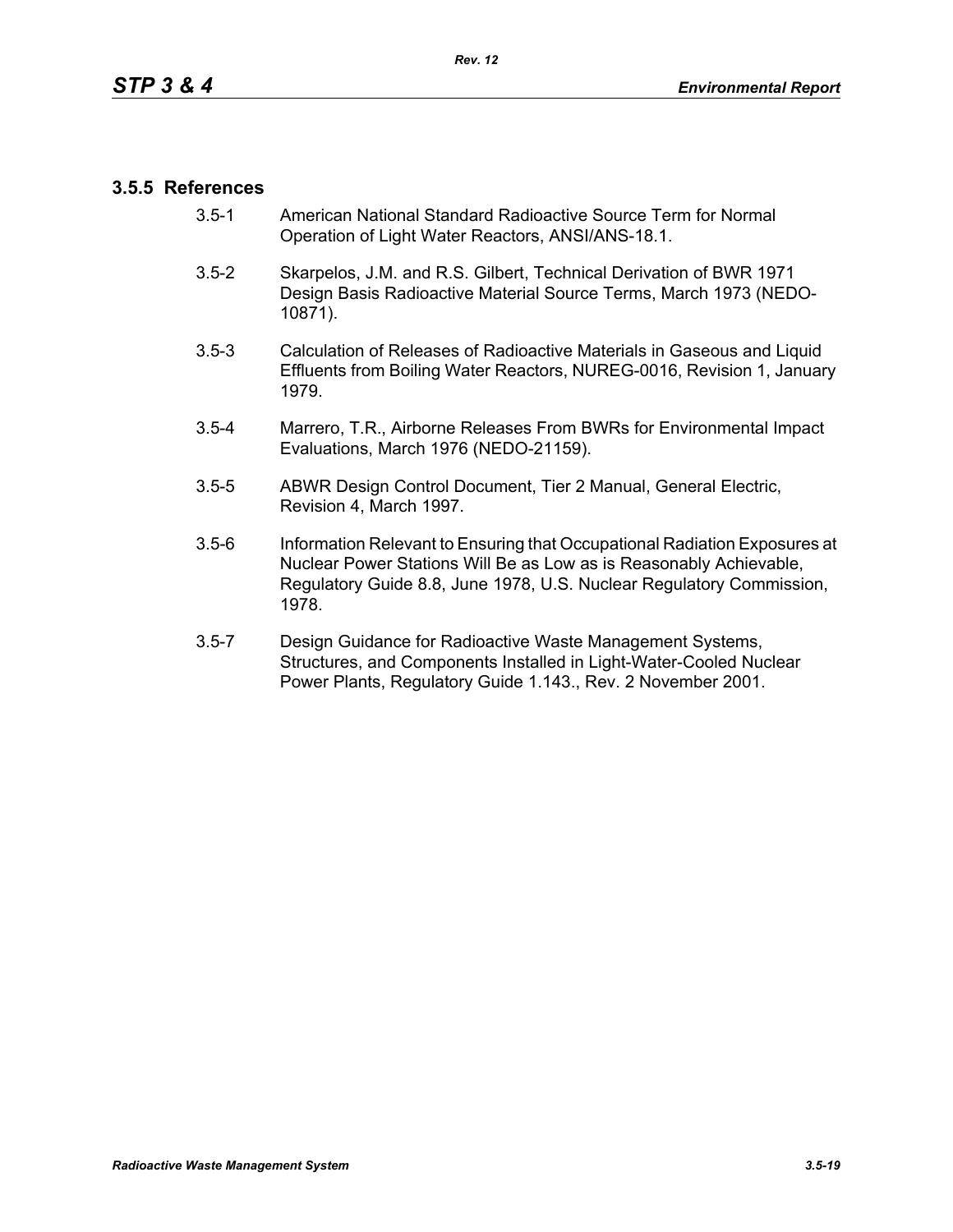| Radionuclide | <b>Annual Average</b><br><b>Liquid Releases</b><br>(MBq/yr) |  |
|--------------|-------------------------------------------------------------|--|
| $I - 131$    | 3.35E+02                                                    |  |
| $I-132$      | 7.15E+01                                                    |  |
| $I - 133$    | 1.38E+03                                                    |  |
| $I - 134$    | 4.22E+00                                                    |  |
| $I - 135$    | 4.03E+02                                                    |  |
| $H-3$        | 2.96E+05                                                    |  |
| $C-14$       | $0.00E + 00$                                                |  |
| Na-24        | 1.87E+02                                                    |  |
| $P-32$       | 2.10E+01                                                    |  |
| $Cr-51$      | 6.30E+02                                                    |  |
| Mn-54        | 1.47E+02                                                    |  |
| Mn-56        | 7.55E+01                                                    |  |
| $Co-56$      | $0.00E + 00$                                                |  |
| $Co-57$      | $0.00E + 00$                                                |  |
| $Co-58$      | 3.10E+02                                                    |  |
| Co-60        | 5.69E+02                                                    |  |
| Fe-55        | 3.50E+02                                                    |  |
| Fe-59        | 8.24E+01                                                    |  |
| Ni-63        | 6.29E+01                                                    |  |
| Cu-64        | 4.67E+02                                                    |  |
| Zn-65        | 1.63E+01                                                    |  |
| <b>Rb-89</b> | $0.00E + 00$                                                |  |
| Sr-89        | 1.16E+01                                                    |  |
| Sr-90        | 9.92E-01                                                    |  |
| Y-90         | $0.00E + 00$                                                |  |
| Sr-91        | 4.64E+01                                                    |  |
| $Y-91$       | 8.70E+00                                                    |  |
| Sr-92        | $1.64E + 01$                                                |  |
| Y-92         | 6.27E+01                                                    |  |
| Y-93         | 5.05E+01                                                    |  |
| Zr-95        | 4.10E+01                                                    |  |

# **Table 3.5-1 Annual Average Liquid Releases**

*Rev. 12*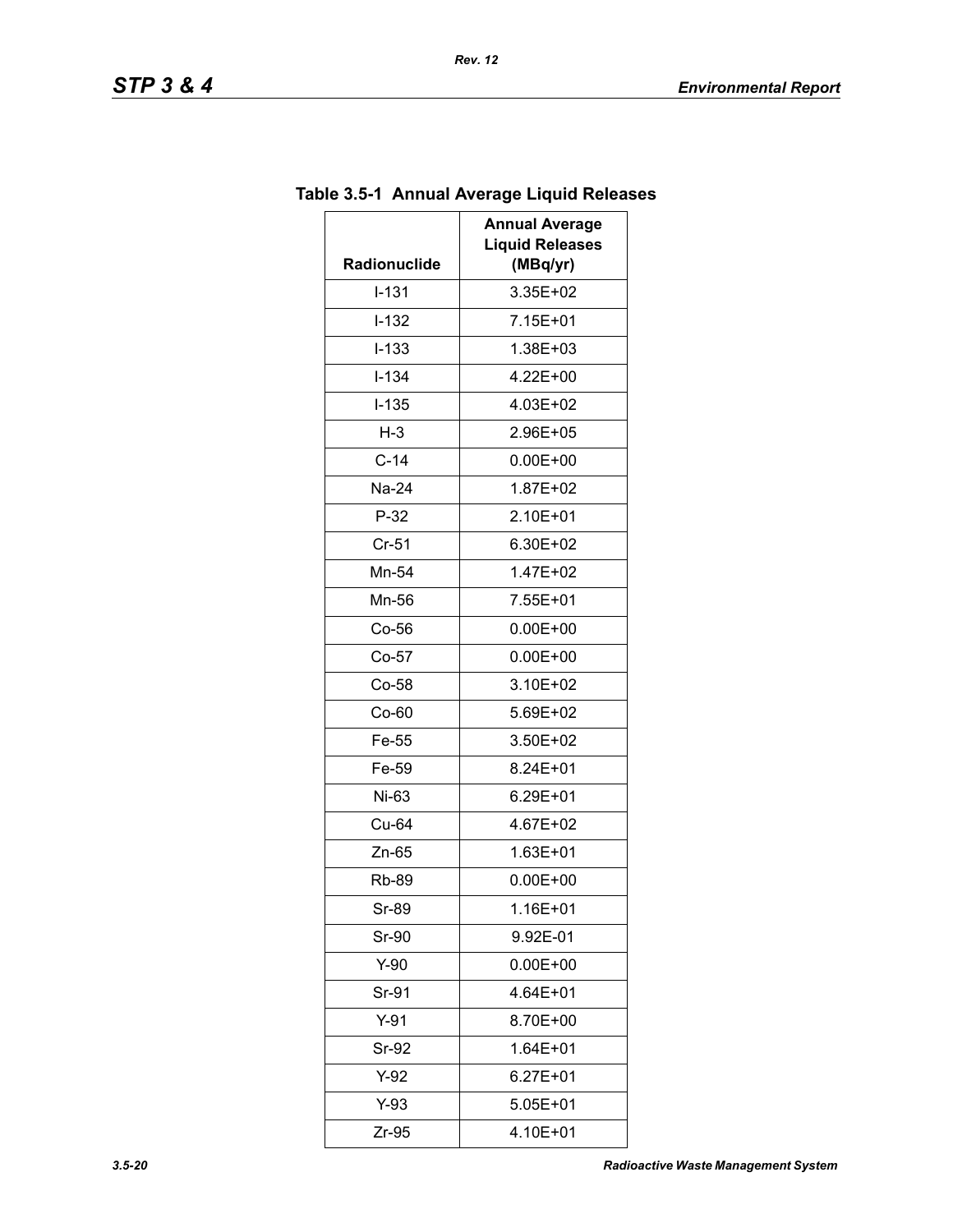| TD<br>SIF |  | œ |  |  |
|-----------|--|---|--|--|
|-----------|--|---|--|--|

| <b>Radionuclide</b> | <b>Annual Average</b><br><b>Liquid Releases</b><br>(MBq/yr) |  |
|---------------------|-------------------------------------------------------------|--|
| <b>Nb-95</b>        | 1.16E+01                                                    |  |
| Mo-99               | 9.66E+01                                                    |  |
| Tc-99m              | 2.10E+02                                                    |  |
| Ru-103              | $1.21E + 01$                                                |  |
| Rh-103m             | $0.00E + 00$                                                |  |
| <b>Ru-106</b>       | 3.29E+02                                                    |  |
| Rh-106              | $0.00E + 00$                                                |  |
| Ag-110m             | 4.44E+01                                                    |  |
| Sb-124              | $0.00E + 00$                                                |  |
| Te-129m             | $3.12E + 00$                                                |  |
| Te-131m             | 3.10E+00                                                    |  |
| Te-132              | 5.00E-01                                                    |  |
| Cs-134              | 4.18E+02                                                    |  |
| Cs-136              | 2.78E+01                                                    |  |
| Cs-137              | $6.57E + 02$                                                |  |
| Cs-138              | 2.96E-02                                                    |  |
| Ba-140              | 6.23E+01                                                    |  |
| La-140              | $0.00E + 00$                                                |  |
| Ce-141              | 1.10E+01                                                    |  |
| Ce-144              | 1.44E+02                                                    |  |
| Pr-143              | 3.00E+00                                                    |  |
| Nd-147              | 7.40E-02                                                    |  |
| W-187               | 8.24E+00                                                    |  |
| Np-239              | 3.51E+02                                                    |  |

# **Table 3.5-1 Annual Average Liquid Releases (Continued)**

(FSAR Section 12.2, Table 12.2-22)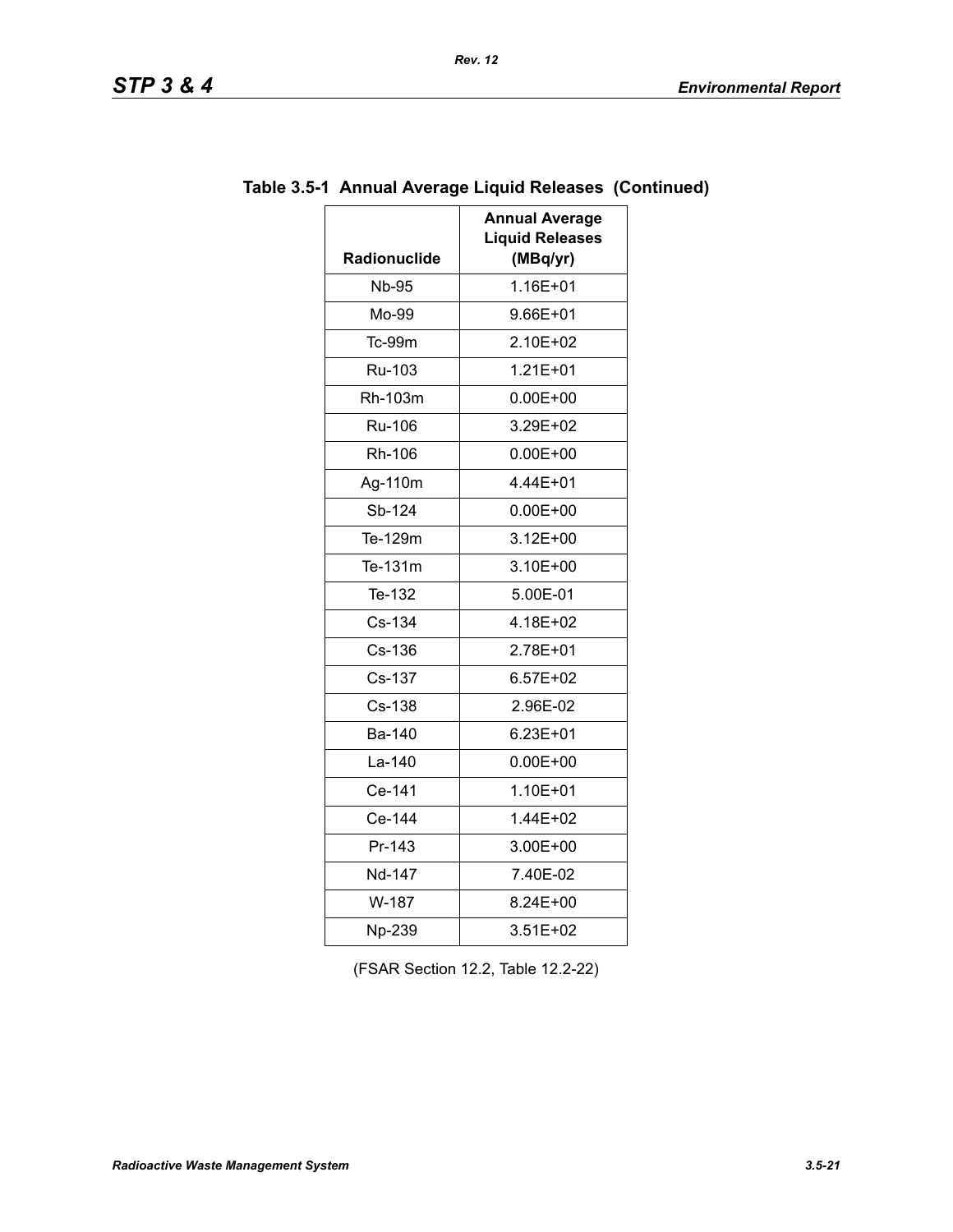| Radionuclide | <b>Annual Average</b><br><b>Gaseous Releases</b><br>(MBq/yr) |  |
|--------------|--------------------------------------------------------------|--|
| $Kr-83m$     | $3.1E + 01$                                                  |  |
| $Kr-85m$     | 7.8E+05                                                      |  |
| Kr-85        | $2.1E + 07$                                                  |  |
| <b>Kr-87</b> | $9.3E + 05$                                                  |  |
| <b>Kr-88</b> | $1.4E + 06$                                                  |  |
| Kr-89        | 8.9E+06                                                      |  |
| <b>Kr-90</b> | $1.2E + 01$                                                  |  |
| Xe-131m      | $1.9E + 06$                                                  |  |
| Xe-133m      | $3.2E + 03$                                                  |  |
| Xe-133       | 8.9E+07                                                      |  |
| Xe-135m      | $1.5E + 07$                                                  |  |
| Xe-135       | $1.7E + 07$                                                  |  |
| Xe-137       | $1.9E + 07$                                                  |  |
| Xe-138       | $1.6E + 07$                                                  |  |
| Xe-139       | $1.5E + 01$                                                  |  |
| $I - 131$    | 9.6E+03                                                      |  |
| $I-132$      | $8.1E + 04$                                                  |  |
| $I-133$      | $6.3E + 04$                                                  |  |
| $I - 134$    | $1.4E + 05$                                                  |  |
| $I-135$      | 8.9E+04                                                      |  |
| $H-3$        | $2.7E + 06$                                                  |  |
| $C-14$       | 3.4E+05                                                      |  |
| Na-24        | $1.5E + 02$                                                  |  |
| $P-32$       | $3.4E + 01$                                                  |  |
| Ar-41        | $2.5E + 05$                                                  |  |
| $Cr-51$      | 1.3E+03                                                      |  |
| Mn-54        | 2.0E+02                                                      |  |
| Mn-56        | $1.3E + 02$                                                  |  |
| Fe-55        | 2.4E+02                                                      |  |
| Fe-59        | $3.0E + 01$                                                  |  |
| $Co-58$      | 8.9E+01                                                      |  |
| $Co-60$      | 4.8E+02                                                      |  |
| Ni-63        | $2.4E - 01$                                                  |  |
| Cu-64        | 3.7E+02                                                      |  |
| Zn-65        | 4.1E+02                                                      |  |

# **Table 3.5-2 Annual Average Gaseous Releases**

*Rev. 12*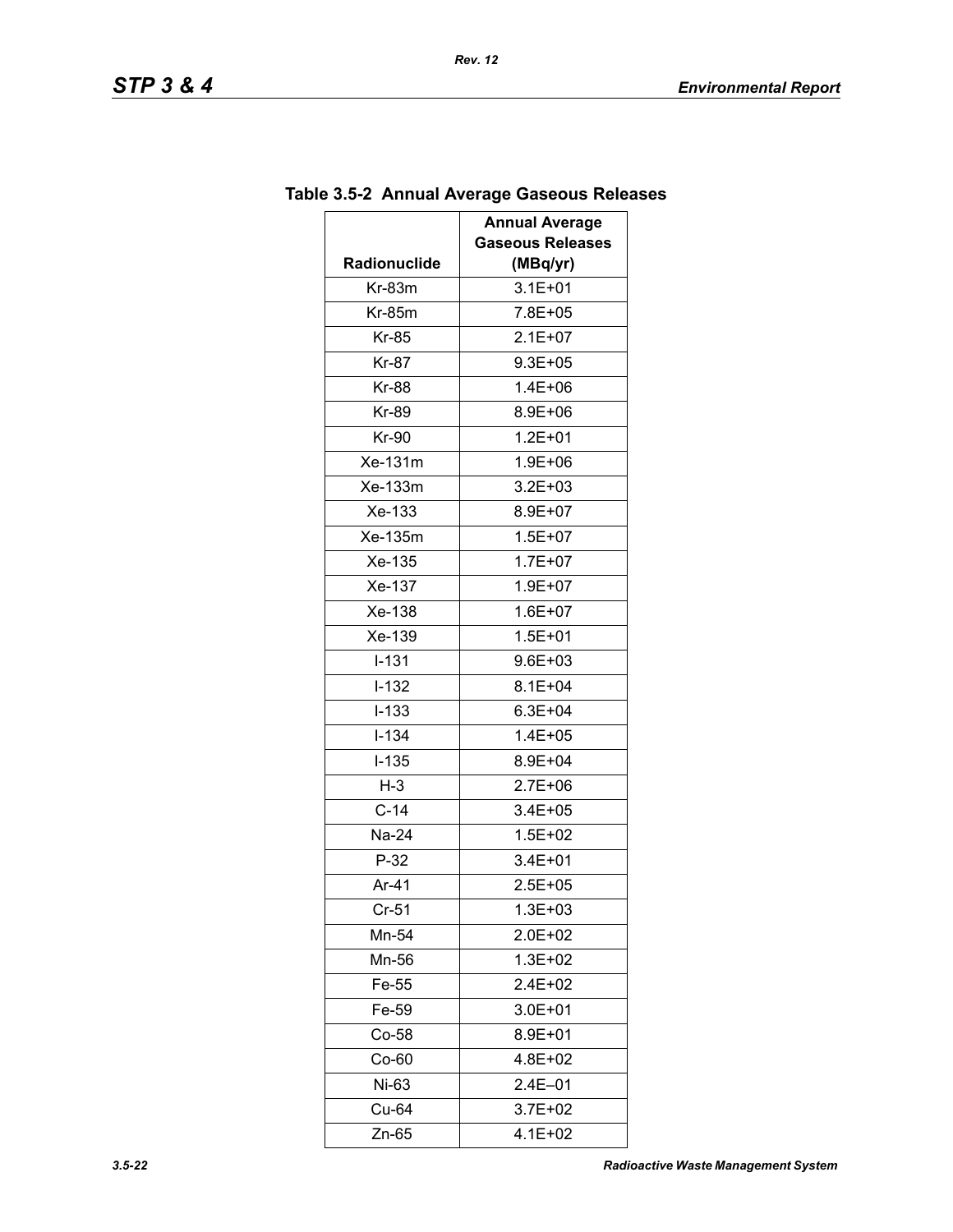| <b>Rb-89</b><br>$1.6E + 00$<br>$2.1E + 02$<br>Sr-89<br><b>Sr-90</b><br>2.6E+00<br>$1.7E + 00$<br>$Y-90$<br>Sr-91<br>$3.7E + 01$<br>Sr-92<br>2.9E+01<br>$Y-91$<br>8.9E+00<br>$Y-92$<br>$2.3E + 01$<br>4.1E+01<br>$Y-93$<br>$Zr-95$<br>$5.9E + 01$<br><b>Nb-95</b><br>$3.1E + 02$<br>Mo-99<br>$2.2E + 03$<br>$1.1E + 01$<br>Tc-99m<br>Ru-103<br>$1.3E + 02$<br>$4.1E + 00$<br>Rh-103m<br>7.0E-01<br>Ru-106<br>7.0E-01<br>Rh-106<br>7.4E-02<br>Ag-110m<br>Sb-124<br>$6.7E + 00$<br>Te-129m<br>$8.1E + 00$<br>Te-131m<br>2.8E+00<br>Te-132<br>7.0E-01<br>Cs-134<br>2.3E+02<br>$Cs-136$<br>$2.2E + 01$<br>Cs-137<br>3.5E+02<br>Cs-138<br>$6.3E + 00$<br>1.0E+03<br>Ba-140<br>$6.7E + 01$<br>La-140<br>Ce-141<br>3.4E+02<br>Ce-144<br>7.0E-01<br>Pr-144<br>7.0E-01<br>W-187<br>7.0E+00<br>4.4E+02<br>Np-239 | Radionuclide | <b>Annual Average</b><br><b>Gaseous Releases</b><br>(MBq/yr) |
|-------------------------------------------------------------------------------------------------------------------------------------------------------------------------------------------------------------------------------------------------------------------------------------------------------------------------------------------------------------------------------------------------------------------------------------------------------------------------------------------------------------------------------------------------------------------------------------------------------------------------------------------------------------------------------------------------------------------------------------------------------------------------------------------------------|--------------|--------------------------------------------------------------|
|                                                                                                                                                                                                                                                                                                                                                                                                                                                                                                                                                                                                                                                                                                                                                                                                       |              |                                                              |
|                                                                                                                                                                                                                                                                                                                                                                                                                                                                                                                                                                                                                                                                                                                                                                                                       |              |                                                              |
|                                                                                                                                                                                                                                                                                                                                                                                                                                                                                                                                                                                                                                                                                                                                                                                                       |              |                                                              |
|                                                                                                                                                                                                                                                                                                                                                                                                                                                                                                                                                                                                                                                                                                                                                                                                       |              |                                                              |
|                                                                                                                                                                                                                                                                                                                                                                                                                                                                                                                                                                                                                                                                                                                                                                                                       |              |                                                              |
|                                                                                                                                                                                                                                                                                                                                                                                                                                                                                                                                                                                                                                                                                                                                                                                                       |              |                                                              |
|                                                                                                                                                                                                                                                                                                                                                                                                                                                                                                                                                                                                                                                                                                                                                                                                       |              |                                                              |
|                                                                                                                                                                                                                                                                                                                                                                                                                                                                                                                                                                                                                                                                                                                                                                                                       |              |                                                              |
|                                                                                                                                                                                                                                                                                                                                                                                                                                                                                                                                                                                                                                                                                                                                                                                                       |              |                                                              |
|                                                                                                                                                                                                                                                                                                                                                                                                                                                                                                                                                                                                                                                                                                                                                                                                       |              |                                                              |
|                                                                                                                                                                                                                                                                                                                                                                                                                                                                                                                                                                                                                                                                                                                                                                                                       |              |                                                              |
|                                                                                                                                                                                                                                                                                                                                                                                                                                                                                                                                                                                                                                                                                                                                                                                                       |              |                                                              |
|                                                                                                                                                                                                                                                                                                                                                                                                                                                                                                                                                                                                                                                                                                                                                                                                       |              |                                                              |
|                                                                                                                                                                                                                                                                                                                                                                                                                                                                                                                                                                                                                                                                                                                                                                                                       |              |                                                              |
|                                                                                                                                                                                                                                                                                                                                                                                                                                                                                                                                                                                                                                                                                                                                                                                                       |              |                                                              |
|                                                                                                                                                                                                                                                                                                                                                                                                                                                                                                                                                                                                                                                                                                                                                                                                       |              |                                                              |
|                                                                                                                                                                                                                                                                                                                                                                                                                                                                                                                                                                                                                                                                                                                                                                                                       |              |                                                              |
|                                                                                                                                                                                                                                                                                                                                                                                                                                                                                                                                                                                                                                                                                                                                                                                                       |              |                                                              |
|                                                                                                                                                                                                                                                                                                                                                                                                                                                                                                                                                                                                                                                                                                                                                                                                       |              |                                                              |
|                                                                                                                                                                                                                                                                                                                                                                                                                                                                                                                                                                                                                                                                                                                                                                                                       |              |                                                              |
|                                                                                                                                                                                                                                                                                                                                                                                                                                                                                                                                                                                                                                                                                                                                                                                                       |              |                                                              |
|                                                                                                                                                                                                                                                                                                                                                                                                                                                                                                                                                                                                                                                                                                                                                                                                       |              |                                                              |
|                                                                                                                                                                                                                                                                                                                                                                                                                                                                                                                                                                                                                                                                                                                                                                                                       |              |                                                              |
|                                                                                                                                                                                                                                                                                                                                                                                                                                                                                                                                                                                                                                                                                                                                                                                                       |              |                                                              |
|                                                                                                                                                                                                                                                                                                                                                                                                                                                                                                                                                                                                                                                                                                                                                                                                       |              |                                                              |
|                                                                                                                                                                                                                                                                                                                                                                                                                                                                                                                                                                                                                                                                                                                                                                                                       |              |                                                              |
|                                                                                                                                                                                                                                                                                                                                                                                                                                                                                                                                                                                                                                                                                                                                                                                                       |              |                                                              |
|                                                                                                                                                                                                                                                                                                                                                                                                                                                                                                                                                                                                                                                                                                                                                                                                       |              |                                                              |
|                                                                                                                                                                                                                                                                                                                                                                                                                                                                                                                                                                                                                                                                                                                                                                                                       |              |                                                              |
|                                                                                                                                                                                                                                                                                                                                                                                                                                                                                                                                                                                                                                                                                                                                                                                                       |              |                                                              |
|                                                                                                                                                                                                                                                                                                                                                                                                                                                                                                                                                                                                                                                                                                                                                                                                       |              |                                                              |
|                                                                                                                                                                                                                                                                                                                                                                                                                                                                                                                                                                                                                                                                                                                                                                                                       |              |                                                              |
|                                                                                                                                                                                                                                                                                                                                                                                                                                                                                                                                                                                                                                                                                                                                                                                                       |              |                                                              |

# **Table 3.5-2 Annual Average Gaseous Releases (Continued)**

*Rev. 12*

(FSAR Section 12.2, Table 12.2-20)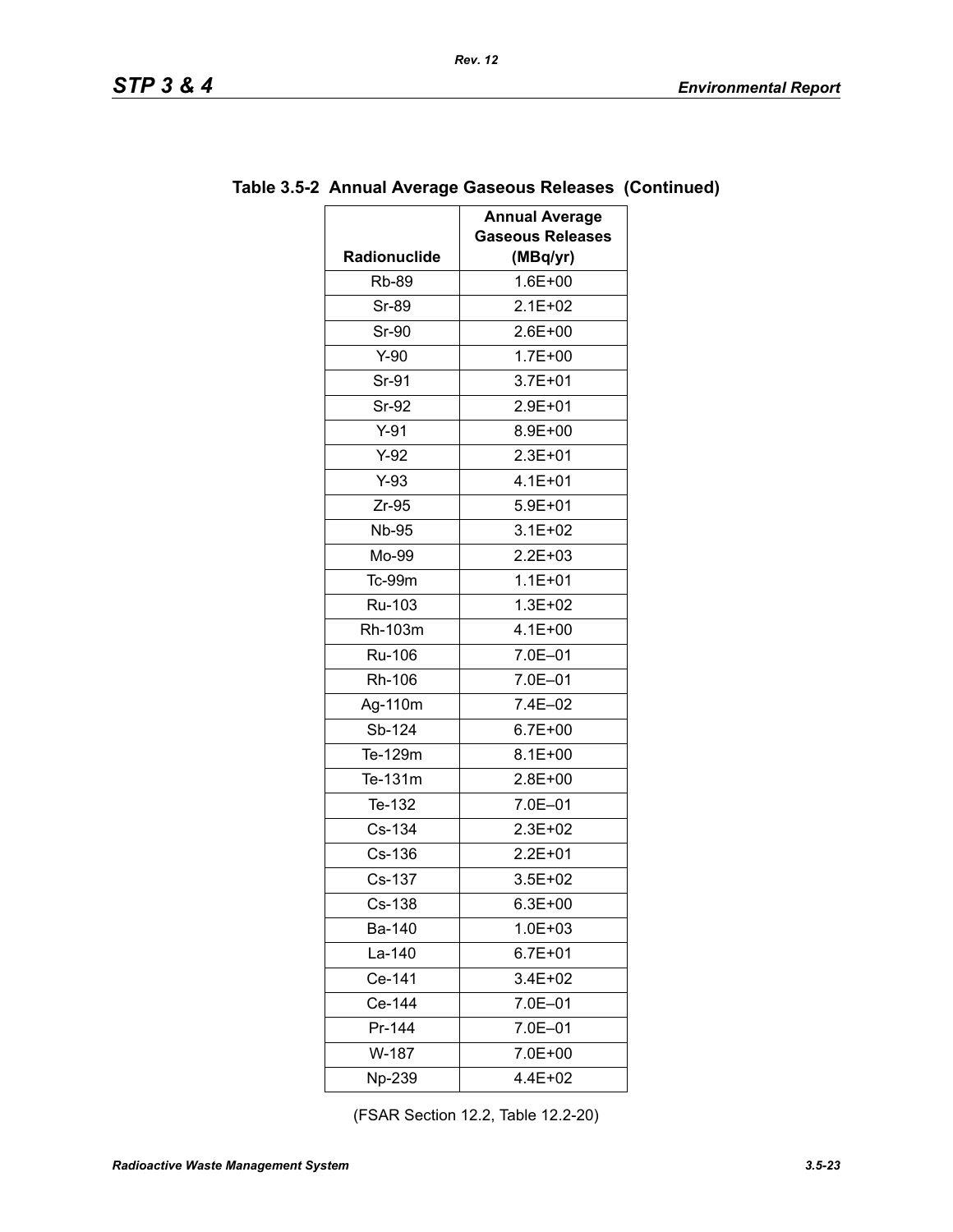| <b>Isotope</b> | <b>Decay Constant, 1/hours</b> | Source Term t = 30 min (MBq/s) |
|----------------|--------------------------------|--------------------------------|
| $Kr-83m$       | 3.73 E-01                      | $1.1E + 02$                    |
| $Kr-85m$       | 1.55 E-01                      | $2.0F + 02$                    |
| Kr-85          | 7.37 E-06                      | 8.9E-01                        |
| Kr-87          | 5.47 E-01                      | $5.6E + 02$                    |
| Kr-88          | 2.48 E-01                      | $6.3E + 02$                    |
| Kr-89          | 1.32 E+01                      | $6.3E + 00$                    |
| $Xe-131m$      | 2.41 E-03                      | 7.4E-01                        |
| $Xe-133m$      | 1.30 E-02                      | $1.1E + 01$                    |
| Xe-133         | 5.46 E-03                      | $3.1E + 02$                    |
| $Xe-135m$      | 2.72 E+00                      | $2.5E + 02$                    |
| Xe-135         | 7.56 E-02                      | $8.1E + 02$                    |
| Xe-137         | 1.08 E+01                      | $2.6E + 01$                    |
| $Xe-138$       | $2.93 E+00$                    | 7.8E+02                        |
|                | TOTAL                          | $3.7E + 03$                    |

**Table 3.5-3 Noble Gas Source Terms in Steam** 

(Reference 3.5-5, Table 11.1-1)

| <b>Isotope</b> | <b>Decay Constant, 1/hours</b> | <b>Concentration (MBq/g)</b> |
|----------------|--------------------------------|------------------------------|
| $I - 131$      | 3.59E-03                       | 5.9E-04                      |
| $1 - 132$      | 3.03E-01                       | $5.2E-03$                    |
| $I - 133$      | 3.33E-02                       | $4.1E-03$                    |
| $I - 134$      | 7.91E-01                       | 8.9E-03                      |
| $I - 135$      | 1.05E-01                       | 5.6E-03                      |

(Reference 3.5-5, Table 11.1-2)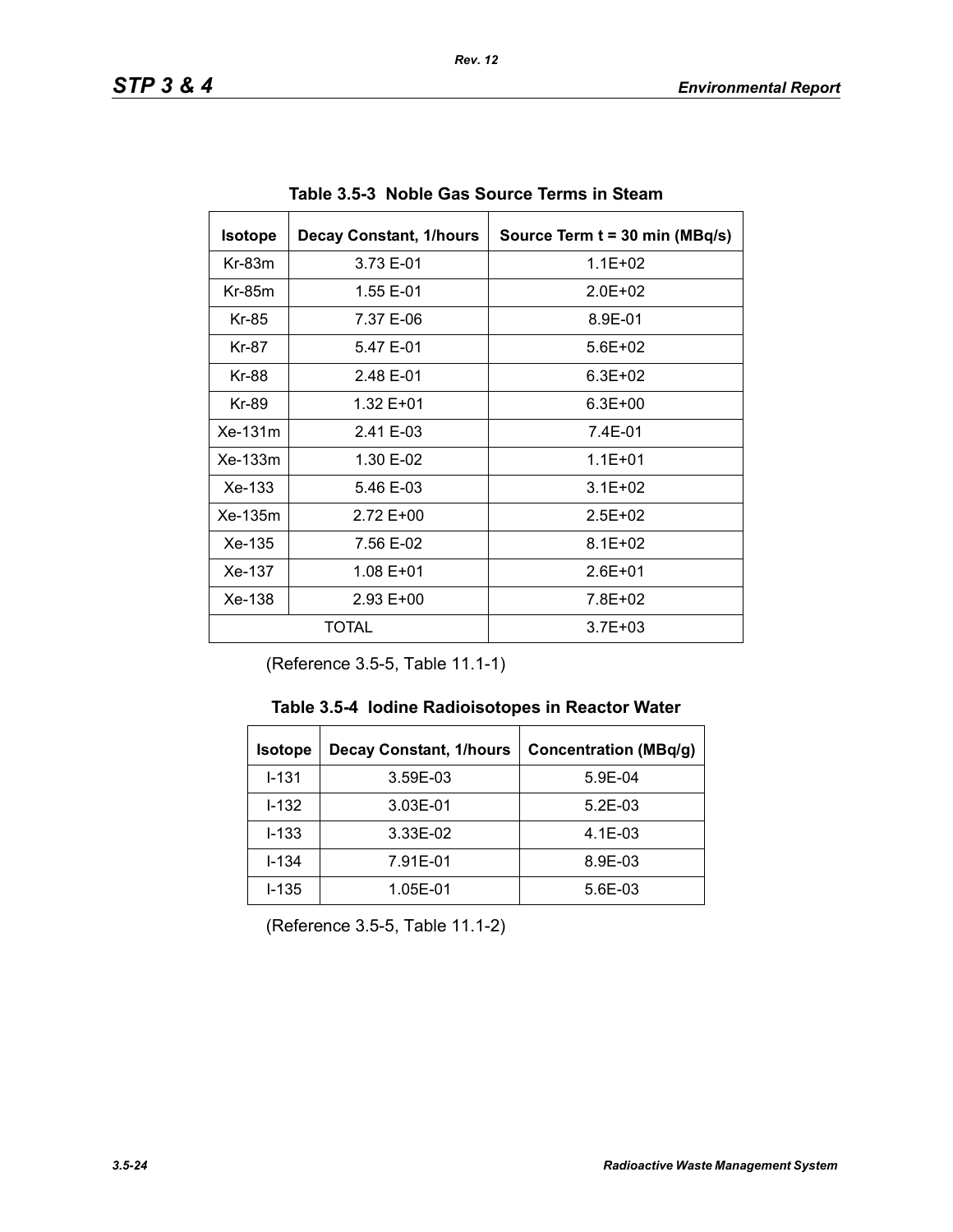| <b>Isotope</b> | <b>Decay Constant, 1/hours</b> | <b>Concentration (MBq/g)</b> |
|----------------|--------------------------------|------------------------------|
| <b>Rb-89</b>   | 2.74E+00                       | 7.8E-04                      |
| <b>Sr-89</b>   | 5.55E-04                       | 1.2E-05                      |
| Sr-90/Y-90     | 2.81E-06                       | 8.5E-07                      |
| Sr-91          | 7.31E-02                       | 5.2E-04                      |
| <b>Sr-92</b>   | 2.56E-01                       | 1.4E-03                      |
| $Y-91$         | 4.93E-04                       | 4.8E-06                      |
| $Y-92$         | 1.96E-01                       | 8.1E-04                      |
| $Y-93$         | 6.8E-02                        | 5.2E-04                      |
| Zr-95/Nb-95    | 4.41E-04                       | 9.6E-07                      |
| Mo-99/Tc-99m   | 1.05E-02                       | $2.4E-04$                    |
| Ru-103/Rh-103m | 7.29E-04                       | 2.4E-06                      |
| Ru-106/Rh-106  | 7.83E-05                       | 3.7E-07                      |
| Te-129m        | 8.65E-04                       | 4.8E-06                      |
| Te-131m        | 2.31E-02                       | $1.2E-0.5$                   |
| Te-132         | 8.89E-03                       | 1.2E-06                      |
| Cs-134         | 3.84E-05                       | 3.3E-06                      |
| Cs-136         | 2.22E-03                       | $2.2E-06$                    |
| Cs-137         | 2.63E-06                       | 8.9E-06                      |
| Cs-138         | 1.29E+00                       | 1.5E-03                      |
| Ba-140/La-140  | 2.26E-03                       | 4.8E-05                      |
| Ce-141         | 8.88E-04                       | 3.7E-06                      |
| Ce-144/Pr-144  | 1.02E-04                       | 3.7E-07                      |
| Np-239         | 1.24E-02                       | 1.0E-03                      |

|  |  | Table 3.5-5 Nonvolatile Fission Products in Reactor Water |
|--|--|-----------------------------------------------------------|
|  |  |                                                           |

(Reference 3.5-5, Table 11-1-3)

NOTE: Nuclides shown as pairs are assumed to be in secular equilibrium. The parent decay constant and concentration are shown.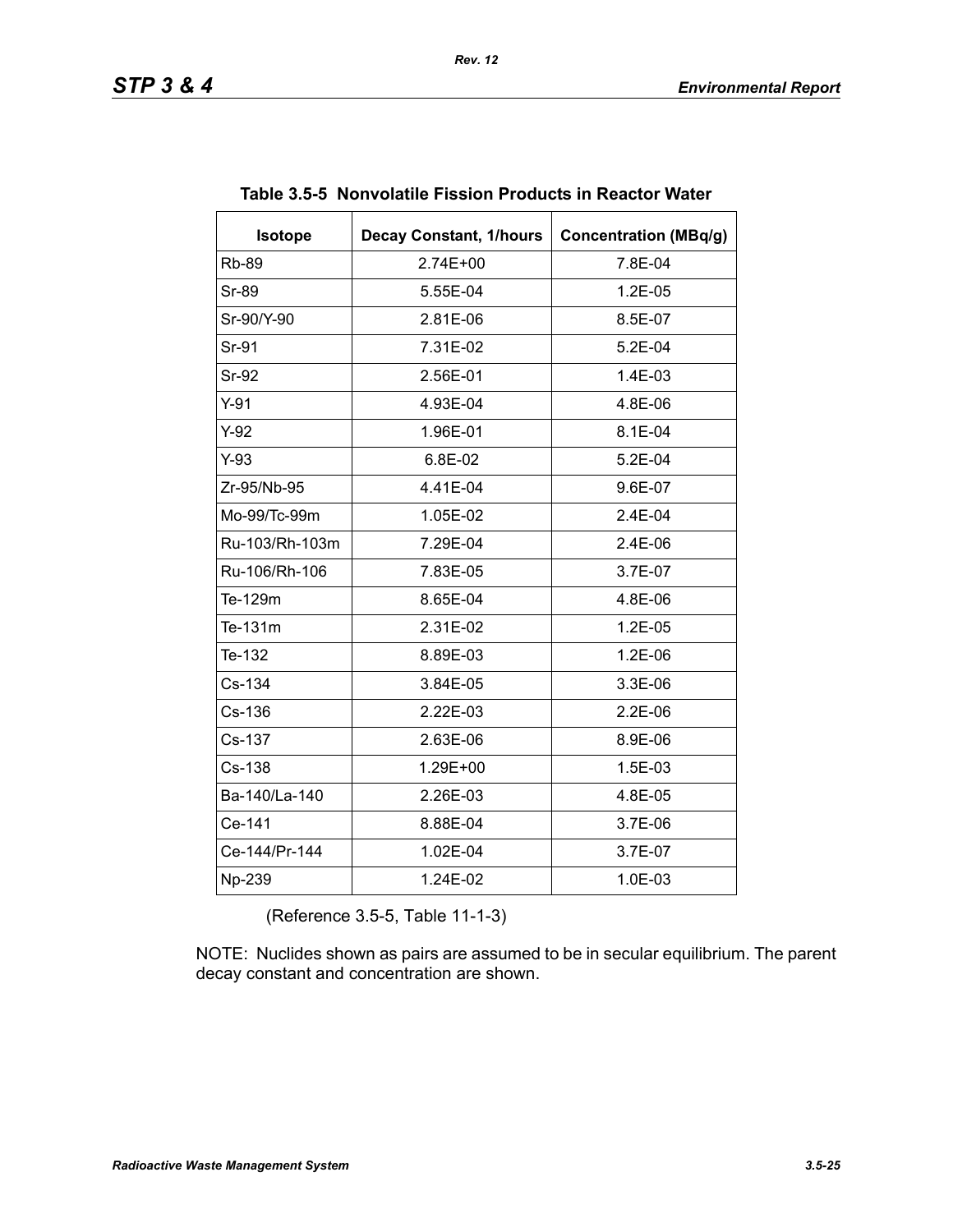|  | Table 3.5-6 Coolant Activation Products in Reactor Water and Steam |
|--|--------------------------------------------------------------------|
|--|--------------------------------------------------------------------|

| <b>Isotope</b> | <b>Half-Life</b> | <b>Steam Concentration</b><br>(MBq/q) | <b>Reactor Water</b><br><b>Concentration</b><br>(MBq/g) |
|----------------|------------------|---------------------------------------|---------------------------------------------------------|
| N-16           | 7.13 s           | 1.9E+00 [1]                           | $3.6E+00$ [2]                                           |

[1] Use 11 MBq/g for operation with hydrogen water chemistry

[2] Valid at core exit

(Reference 3.5-5, Table 11.1-4)

| <b>Isotope</b> | <b>Decay Constant, 1/hours</b> | <b>Concentration (MBq/g)</b> |
|----------------|--------------------------------|------------------------------|
| Na-24          | 4.63E-02                       | 1.3E-03                      |
| P-32           | 2.02E-03                       | $2.4E-0.5$                   |
| $Cr-51$        | 1.04E-03                       | 7.4E-04                      |
| Mn-54          | 9.53E-05                       | 8.5E-06                      |
| Mn-56          | 2.69E-01                       | 6.7E-03                      |
| Co-58          | 4.05E-04                       | 2.4E-05                      |
| $Co-60$        | 1.50E-05                       | 4.8E-05                      |
| Fe-55          | 3.04E-05                       | $1.2E - 04$                  |
| Fe-59          | 6.33E-04                       | 3.7E-06                      |
| Ni-63          | 7.90E-07                       | $1.2E - 04$                  |
| Cu-64          | 5.42E-02                       | 3.7E-03                      |
| Zn-65          | 1.18E-04                       | 2.4E-05                      |
| Ag-110m        | 1.16E-04                       | $1.2E - 07$                  |
| W-187          | 2.90E-02                       | 3.7E-05                      |

**Table 3.5-7 Non-Coolant Activation Products in Reactor Water** 

(Reference 3.5-5, Table 11.1-5)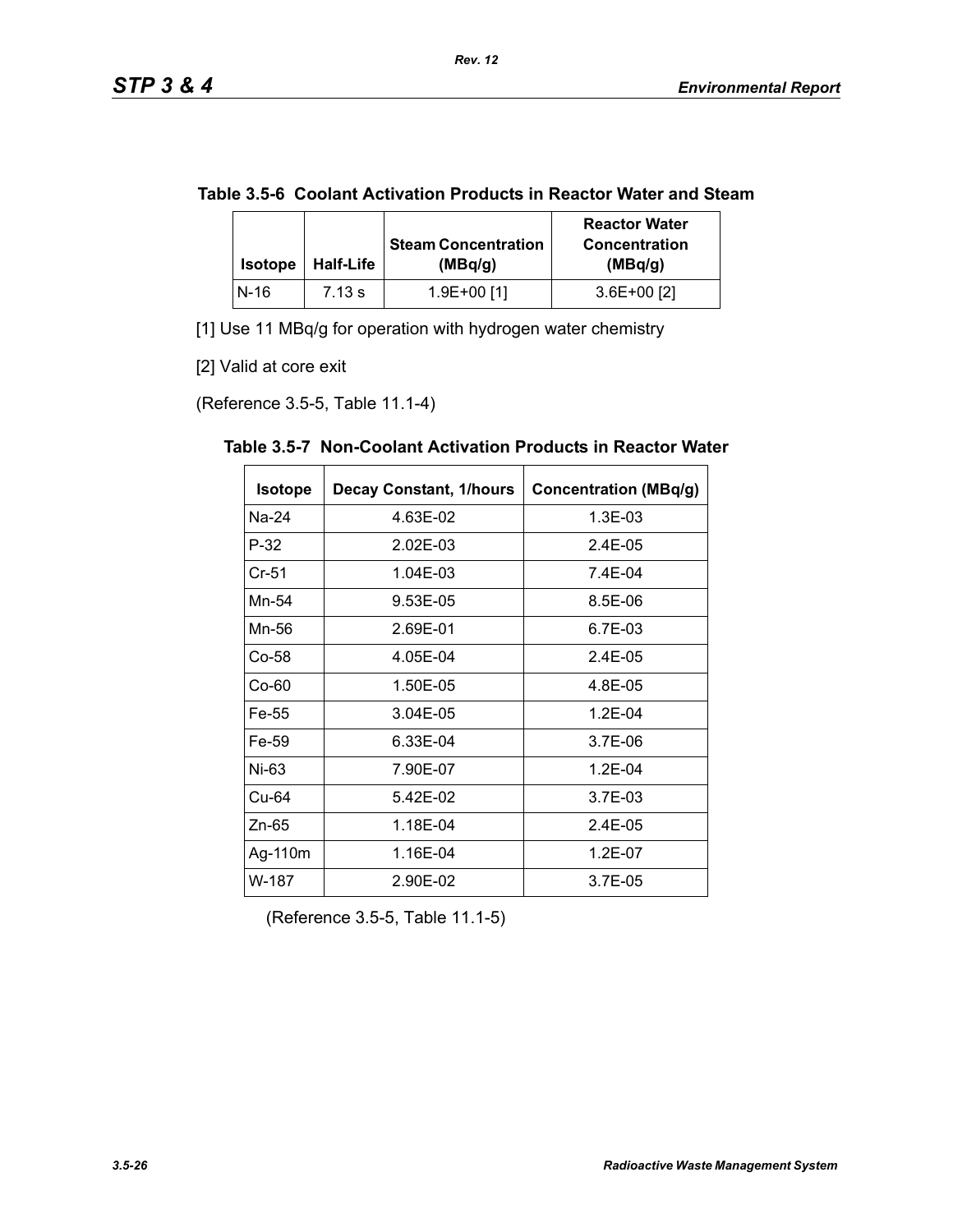# **Table 3.5-8 Capability of Liquid Radwaste Subsystems to Process Expected Wastes [1]**

| <b>Subsyste</b><br>m | <b>Process</b><br>Rate | <b>Maximum Process</b><br>Capacity [6] | <b>Normal Waste</b><br><b>Generation Rate</b> | <b>Maximum Daily</b><br><b>Generation Rate</b> |
|----------------------|------------------------|----------------------------------------|-----------------------------------------------|------------------------------------------------|
| <b>LCW</b> [2]       | 34 $m^3/h$             | 653 $m^3$ /day                         | 55 $m^3$ /day                                 | 615 $m^3$ /day                                 |
| <b>HCW</b> [3]       | 34 $m^3/h$             | 653 $m^3$ /day                         | 15 $m^3$ /day                                 | 65 $m^3$ /day                                  |
| DW [4]               | 34 $m^3/h$             | 653 $m^3$ /day                         | 4 $m^3$ /day                                  | 12 $m^3$ /day                                  |
| CW [5]               | 4 $m^3/h$              | 192 $m^3$ /day                         | 2 $m^3$ /day                                  | 2 $m^3$ /day                                   |

[1] FSAR Table 11.2-2

[2] LCW – low conductivity waste

[3] HCW – high conductivity waste

[4] DW – detergent waste

[5] CW – Chemical Waste

[6] For one day only

|                | <b>Halogens</b> |                | <b>Soluble Fission</b><br><b>Products</b> |                | <b>Insoluble Fission</b><br><b>Products</b> |                | <b>Activation Products</b> |
|----------------|-----------------|----------------|-------------------------------------------|----------------|---------------------------------------------|----------------|----------------------------|
| <b>Isotope</b> | <b>MBq</b>      | <b>Isotope</b> | <b>MBq</b>                                | <b>Isotope</b> | <b>MBq</b>                                  | <b>Isotope</b> | <b>MBq</b>                 |
| $I-131$        | 7.38E+07        | <b>Rb-89</b>   | 1.37E+05                                  | $Y-91$         | 1.78E+06                                    | Na-24          | 2.44E+07                   |
| $I-132$        | 1.50E+07        | Sr-89          | 4.59E+06                                  | $Y-92$         | 3.58E+06                                    | $P-32$         | $6.41E + 06$               |
| $I-133$        | 1.08E+08        | Sr-90          | $3.58E + 05$                              | $Y-93$         | $6.62E + 06$                                | $Cr-51$        | 2.44E+08                   |
| $I - 134$      | $9.86E + 06$    | $Y-90$         | 3.58E+05                                  | $Zr-95$        | 3.60E+05                                    | Mn-54          | 3.49E+06                   |
| $I - 135$      | 4.67E+07        | Sr-91          | $6.18E + 06$                              | <b>Nb-95</b>   | 3.60E+05                                    | Mn-56          | 2.16E+07                   |
|                |                 | Sr-92          | 4.75E+06                                  | Ru-103         | 8.42E+05                                    | Co-58          | $9.14E + 06$               |
|                |                 | Mo-99          | 1.97E+07                                  | Rh-103M        | 8.42E+05                                    | $Co-60$        | 2.01E+07                   |
|                |                 | <b>Tc-99M</b>  | 1.97E+07                                  | Ru-106         | $1.51E + 05$                                | Fe-55          | 2.63E+07                   |
|                |                 | Te-129M        | 1.64E+06                                  | Rh-106         | $1.51E + 05$                                | Fe-59          | 1.33E+06                   |
|                |                 | Te-131M        | 4.51E+05                                  | La-140         | $1.22E + 07$                                | $Ni-63$        | 5.06E+07                   |
|                |                 | Te-132         | $1.15E + 06$                              | Ce-141         | 1.25E+06                                    | $Cu-64$        | 5.93E+07                   |
|                |                 | Cs-134         | 7.54E+05                                  | Ce-144         | 1.50E+05                                    | $Zn-65$        | $9.81E + 06$               |
|                |                 | Cs-136         | $3.13E + 05$                              | Pr-143         | 1.50E+05                                    | Ag-110M        | 4.91E+04                   |
|                |                 | Cs-137         | 2.08E+06                                  |                |                                             | W-187          | $1.11E + 06$               |
|                |                 | $Cs - 138$     | $1.01E + 06$                              |                |                                             |                |                            |
|                |                 | Ba-140         | 1.22E+07                                  |                |                                             |                |                            |
|                |                 | Np-239         | 6.99E+07                                  |                |                                             |                |                            |

### **Table 3.5-9 Solid Radwaste Component Inventories [1]**

[1] Sum total of inventories from CUW (Reactor Water Cleanup System) Backwash Receiving Tank, CF (Condensate Filtration) Backwash Receiving Tank, Phase Separator, Spent Resin Storage Tank, Liquid Waste (LW) Backwash Receiving Tank (FSAR Section 12.2, Tables 12.2-15a-d & 12.2-15l)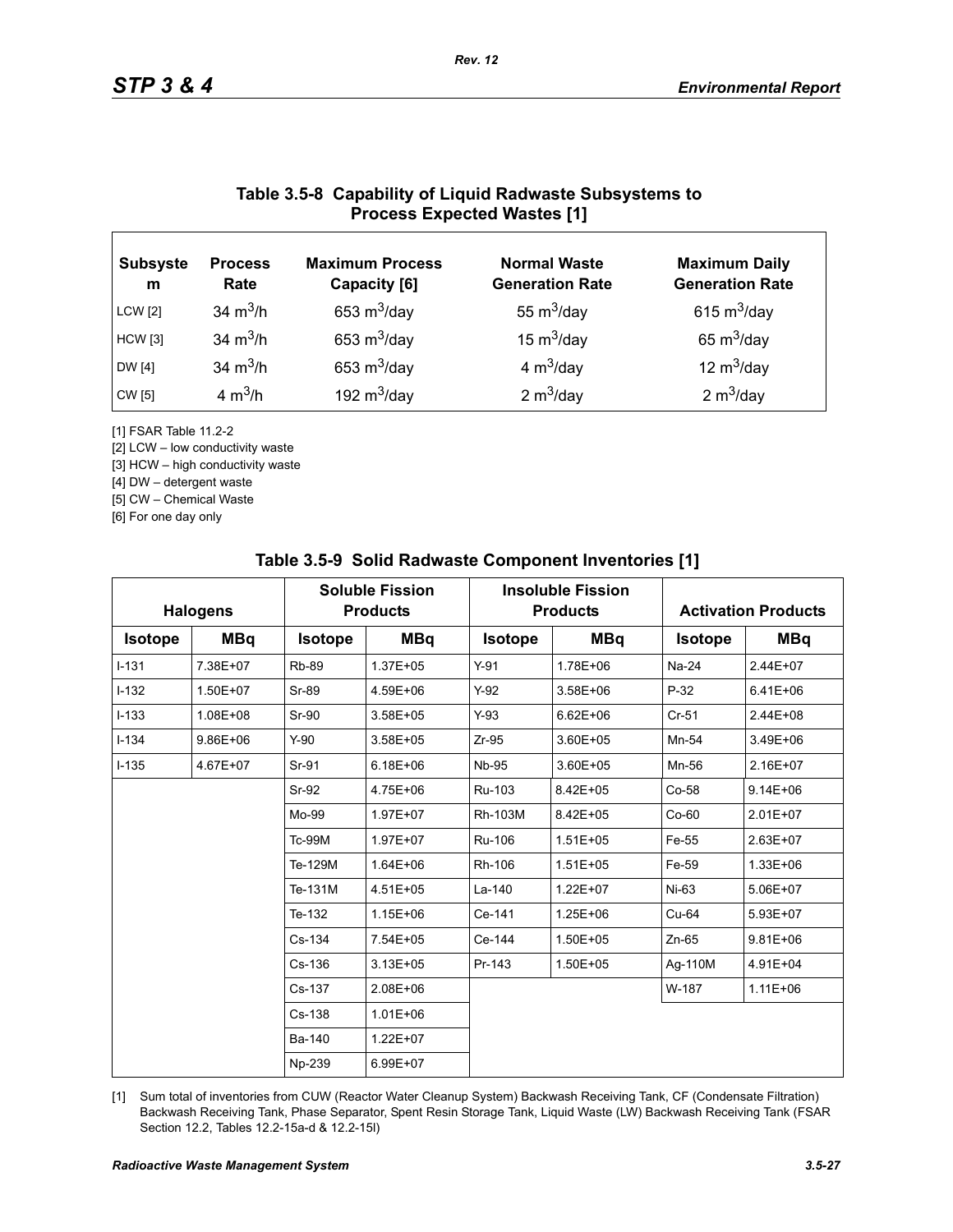| e 3.5-10 ESUMALES OF EXPECTED AMMALE DTY SOM VVAS |                                                           |  |  |  |
|---------------------------------------------------|-----------------------------------------------------------|--|--|--|
|                                                   | Dry Waste Source   Volume Generation (m <sup>3</sup> /yr) |  |  |  |
| <b>Combustible Waste</b>                          | 225                                                       |  |  |  |
| Compactable Waste                                 | 38                                                        |  |  |  |
| <b>Other Waste</b>                                | 100                                                       |  |  |  |

**Table 3.5-10 Estimates of Expected Annual "Dry" Solid Wastes** 

*Rev. 12*

(FSAR Section 11.4, Table 11.4-2)

### **Table 3.5-11 Expected Waste Volume Generated Annually by Each "Wet" Solid Waste Source and Tank Capacities**

| <b>Wet Waste Source</b>        | Volume Generation (m <sup>3</sup> /yr) [1] |
|--------------------------------|--------------------------------------------|
| CUW F/D Sludge                 | 4.7                                        |
| FPC F/D Sludge                 | 1.8                                        |
| Condensate Filter sludge       | 4.6                                        |
| <b>LCW Filter Sludge</b>       | 0.6                                        |
| <b>HCW Filter Sludge</b>       | 3.8                                        |
| Condensate Demineralizer resin | 18.0                                       |
| <b>LCW Demineralizer Resin</b> | 1.8                                        |
| <b>HCW Demineralizer Resin</b> | 1.8                                        |
| <b>HCW RO Reject</b>           | 73.0                                       |

CUW F/D – Reactor Water Cleanup filter demineralizer FPC F/D – Fuel Pool Cooling and Cleanup filter demineralizer [1] FSAR 11.4, Table 11.4-1

| <b>Waste Type</b>        | Shipped Volume (m <sup>3</sup> /yr) |  |
|--------------------------|-------------------------------------|--|
| <b>Combustible Waste</b> | 225                                 |  |
| Compressible Waste       | 38                                  |  |
| Resins and Sludges       | 110                                 |  |
| <b>Other Waste</b>       | 100                                 |  |
| <b>Mixed Waste</b>       | 0.5                                 |  |

From FSAR Section 11.4 (Table 11.4-3)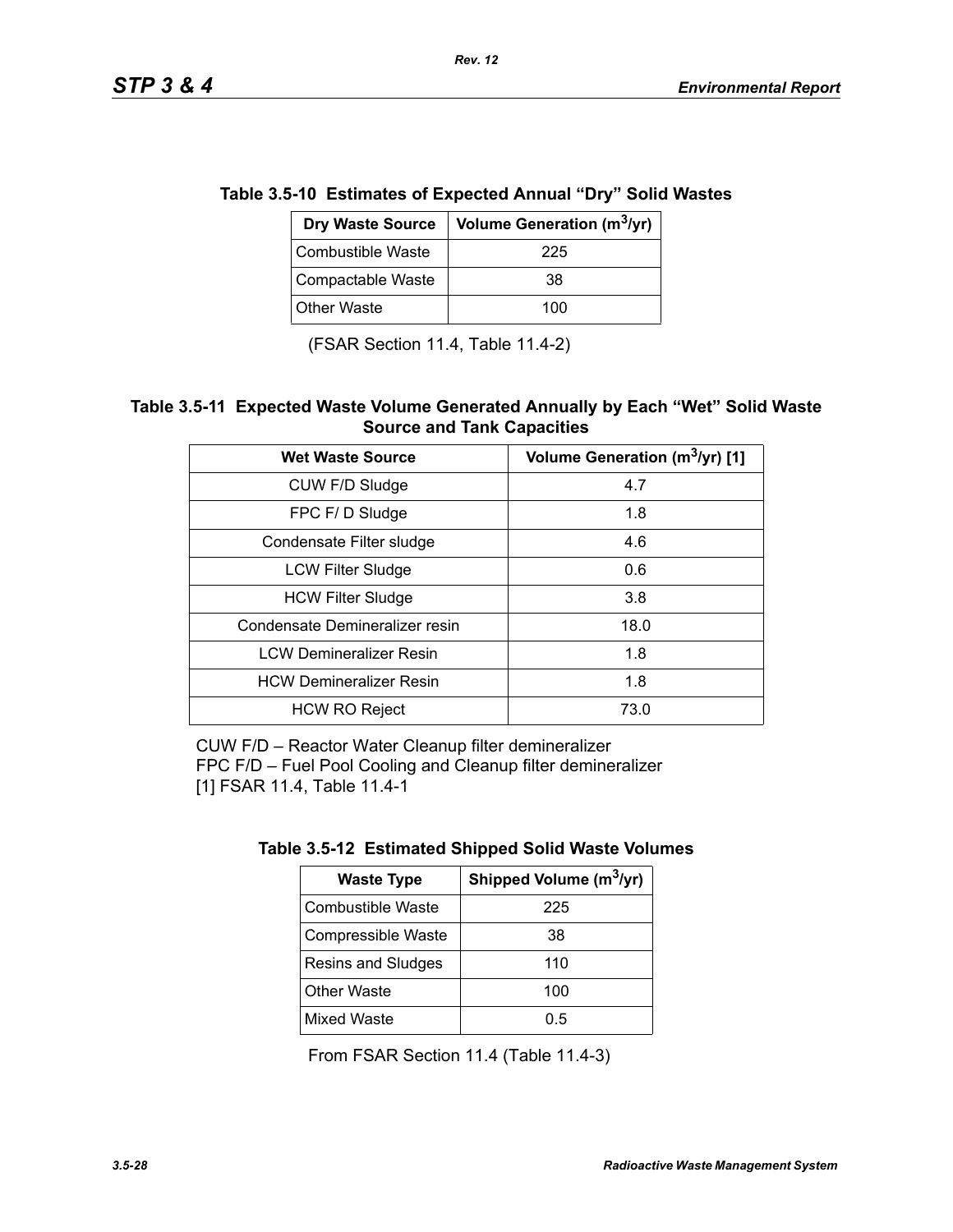

*STP 3 & 4*